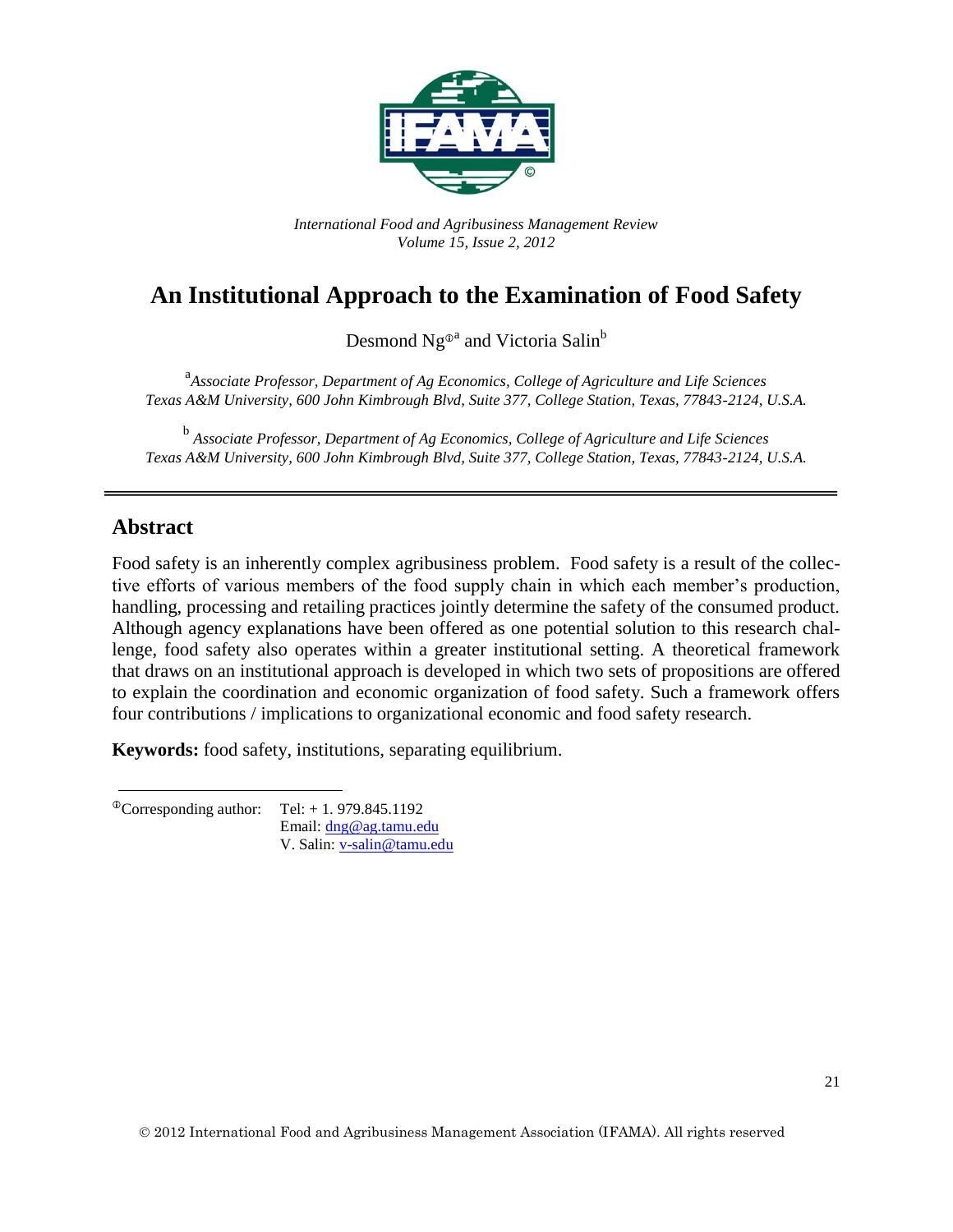## **Introduction**

Food safety is an inherently complex agribusiness problem (e.g. Berg et al. 2005; Loader and Hobbs 1999; Ménard and Valceschini 2005). Food safety is a result of the collective efforts of various members of the food supply chain in which each member's production, handling, processing and retailing practices jointly determine the safety of the consumed product (Weiss 1995). Yet, despite its importance to society, there is no definitive system of food safety that food supply chain members can agree on. This is because firms seek their own food safety technologies and standards as a means to differentiate from others. Specifically, while firms have a public responsibility to provide safe food to the consumer, they have a private incentive to profit from such responsibilities by investing in specialized assets that differentiate them from others (Loader and Hobbs 1999; Ménard and Valceschini 2005; Sporleder and Goldsmith 2001). For instance, as the largest food service supplier in the U.S., Sysco Inc. has differentiated its services through investments in its food quality assurance programs that are specialized to this firm's food safety needs. This specialization provides a source of competitive differentiation because it "signals" to potential customers as well as to competitors its commitment to food safety. Many other firms are also involved in such competitive differentiation, such as Walmart's efforts to implement and coordinate a Global Food Safety Initiative (GFSI). Yet, since food safety is the result of the collective efforts of many, the research problem is: how does management coordinate the specialized and thus divergent interests of firms in a food system in a way that not only satisfies their private interests for competitive differentiation, but also organized to meeting the needs for public safety?

Agency explanations have been offered as one potential solution to this research problem (e.g. Fearne and Hornibrook 2001; King, Backus, and Van der Gaag 2007: Resende-Filho and Buhr 2008; Starbird 2005; Starbird, Amanor-Boadu, and Roberts 2008; Weiss 1995). The goal of agency theory is to demonstrate how divergent interests can be coordinated by organizing economic exchanges through a contractual arrangement. By "getting incentives right", an optimal contract coordinates the divergent interests of a principal-agent relationship in which incentives modify an agent's actions towards the interests of its principal (Eisenhardt 1989; Hill and Jones, 1992; Jensen and Meckling 1976). In a food safety context, a principal firm that has made investments in food safety assets, such as Sysco, may design a contract to pay its supplier or agent (i.e. food processor) a premium to produce food products that meet a specific pathogen reduction goal. Such incentive inducements have been manifested in various forms. For instance, Starbird (2005) conceived that changes to sampling conduct in inspection could lead to analogous results to incentives in the structuring of principal-agent relationships (see also Starbird et al., 2008). Furthermore, King et al. (2007) demonstrate that payment mechanisms based on safety routines can align the safety interests of the agent with those of its principal.

Yet, despite its general appeal, agency theory rests on an assumption that incentive contracts are governed by efficient markets (Barney and Ouchi 1986; Fama 1980; Fama and Jensen 1983; Hill and Jones 1992; Jensen 1983). With efficient markets, the principal and agent have the freedom to enter and exit contractual relationships (Hill and Jones 1992). In the long run, such free entry / exit yields a competitive market situation in which an agent can voluntarily enter into those contractual arrangements that are mutually compatible with the interests of its principal. And if such contractual arrangements are not agreeable, competitive market conditions ensure that agents or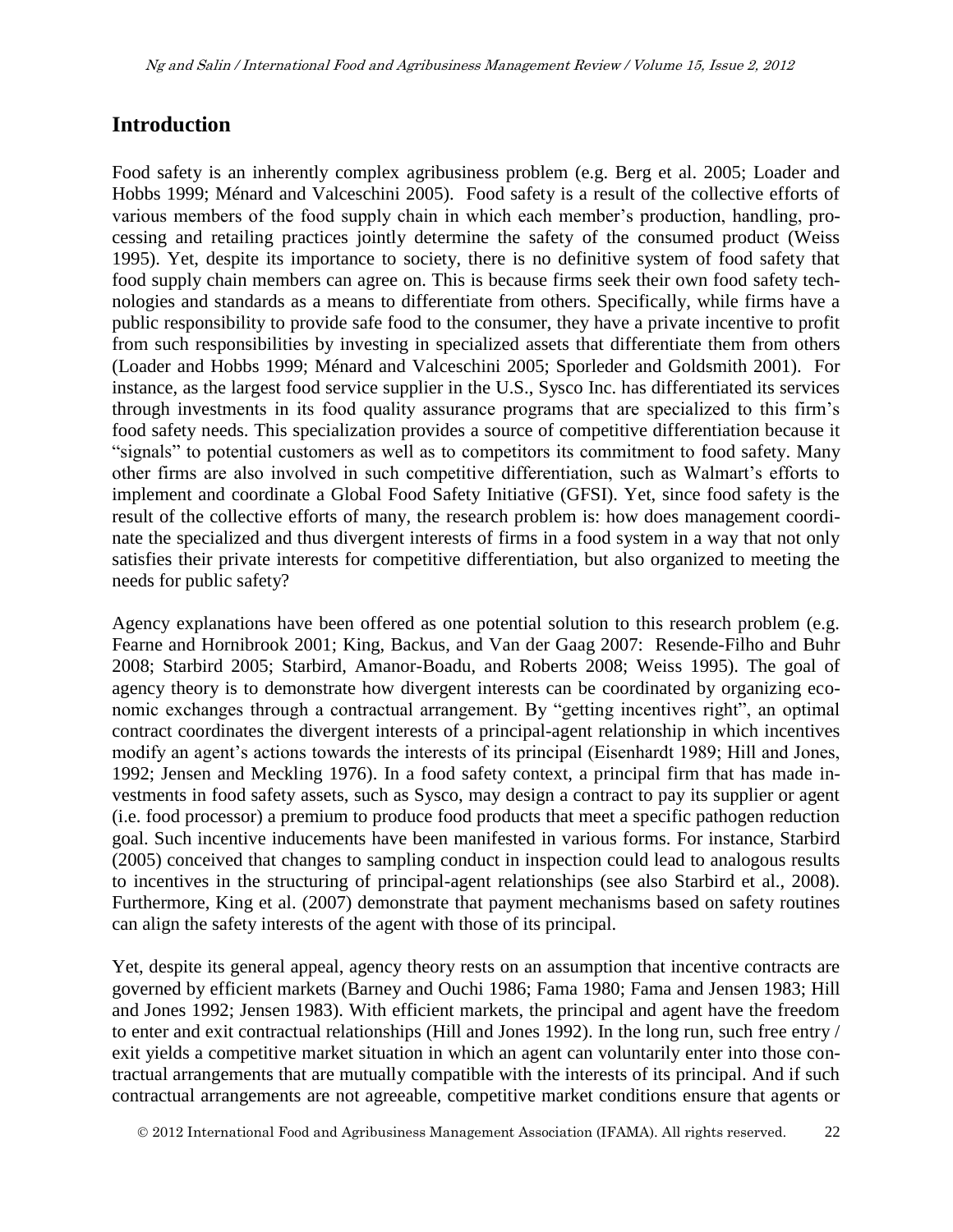principles "can always seek better alternatives" (Hill and Jones1992, 135). Contracts – as a means of economic organization- are thereby inherently efficient because in the long run, competitive market forces will not only select out the most inefficient forms, but will reveal contracts that mutually coordinate the divergent interests of the agent to its principal (Hill and Jones, 1992).

However, institutional theorists argue markets do not always subscribe to the efficient premises of agency theory (e.g. Coase, 1937, 1960; Hayek, 1960; Hill and Jones, 1992; Ménard and Valceschini, 2005). A long tradition in industrial organizational economics contend that markets are subject to barriers to entry / exit that contribute to concentrated market conditions (e.g. Caves and Porter, 1977; Carleton and Perloff, 2005; Porter, 1980). Market concentration introduces market power influences that limit an agent / principals' ability to voluntarily enter / exit a contractual arrangement (Hill and Jones, 1992). For instance, as U.S. and European food markets have transitioned towards increasing concentration (e.g. Boehlje, 1995, 1996; 1999; Cook and Chaddad, 2000; Loader and Hobbs, 1999; Ng, 2008), concentration yields market power influences in which "chain captains" (Boehlje, 1996) can pressure supply chain members to conform to a food safety standard (Ménard and Valceschini, 2005). This market power undermines agency explanations because market power precludes an agent the freedom to voluntarily enter or exit mutually beneficial contractual exchanges.

In addition, agency theory lacks consideration for the role of specialized assets in coordinating the divergent interests of the market (Lajili and Mahoney, 2006). This is because due to its assumptions of free entry / exit, agency theory assumes that firms in the long run will eventually possess similar assets (Carlton and Perloff, 2005). Yet, various institutional economists contend that asset specificity is important to coordinating less than efficient markets because specialized assets can "signal" the quality / safety of the product (e.g. Allen, 1984; Kirmani and Rao, 2000; Landon and Smith, 1998; Shapiro, 1983). Institutional theorists argue that specialized assets can yield a "small numbers" situation in which contracts can no longer benefit from the "large number" efficiencies of a competitive market (e.g. Lajili and Mahoney, 2006; Williamson, 1975). This is because agents not only face fewer contractual alternatives in coordinating their food safety activities, but these remaining alternatives face a greater potential for hold up.

Although not directly examined in agency theory, the efficient premise of agency theory is also predicated on a well-defined set of property rights (e.g. Asher, Mahoney and Mahoney, 2005; Coase, 1960; Hayek, 1960; Kim and Mahoney, 2005; Rothbard, 1982). This is because property rights enable parties to coordinate mutually beneficial exchanges by profiting from the ownership / use of specialized assets (e.g. Asher et al., 2005; Hayek, 1960; Rothbard, 1982). Yet, the assignment of property rights, in terms of food safety liability, is often difficult to determine (e.g. Brewster and Goldsmith, 2007; Loader and Hobbs, 1999). When property rights cannot be fully defined, contracts are incomplete and the parties to an exchange become vulnerable to the liable actions of their connected partners (Brewster and Goldsmith, 2007). When contracts are incomplete, contracts are thereby not likely to be sufficient in coordinating food safety because in the absence of punitive action, contractual members can shirk on their food safety commitments.

Lastly, as the efficient market processes play a primary role in coordinating economic exchanges, an agency theory does not account for the role of institutional norms in coordinating private-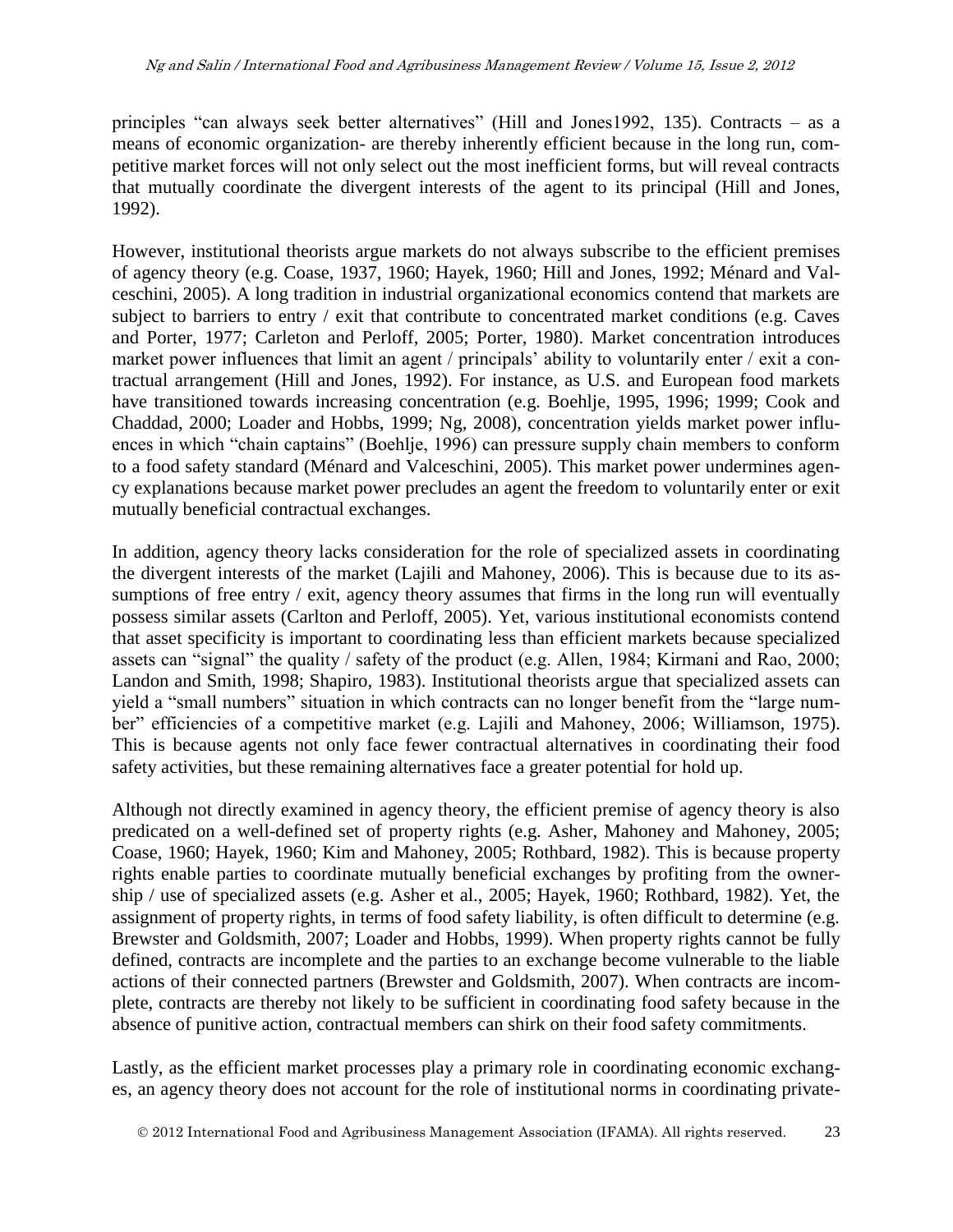collective interests. In that, while competitive markets can yield an efficient contract that coordinates food safety, this coordination cannot be attributed to financial incentives alone. It may also depend on a firm's social or normative obligations to the consuming public. For instance, studies have shown that consumers do not have the objective nor scientific expertise to assess the safe handling practices of food firms (Berg et al., 2005). Thus, in the absence of such expertise, food firms have a normative obligation or duty that they can be counted on or trusted in producing food that is safe (Berg et al., 2005; Sapp et al., 2009). Hence unlike the efficient premises of agency theory, the coordination of food safety cannot be attributed to financial incentives alone, but may also depend on a firm's social or normative obligations to their consuming public.

As a result, although agency theory offers a potential means to explain the coordination and economic organization of food safety, the efficient premises of agency theory operates within competitive market setting that cannot account for these various institutional considerations. That is, agency theory is principally concerned with the alignment of divergent interests, but such an alignment operates within a greater institutional context that is not accounted for in the efficiency tenets of agency theory. As a result of this "gap" in agency explanations of food safety, the objective is to draw on an institutional approach to addressing this study's aforementioned research problem. Namely, how does management coordinate the specialized and thus divergent interests of firms in a food system in a way that not only satisfies their private interests for competitive differentiation, but also organized to meeting the needs for public safety?

To address this research problem, this study argues that as food safety fundamentally involves the coordination of public and private interests, an institutional approach offers a framework that serves to coordinate an individual's self-interests towards a pattern of economic organization that advances the interests of a social collective (Coase, 1937, 1960; Hill and Jones, 1992; Nelson and Sampat, 2001; Pfeffer and Salancik, 1978). While undoubtedly there are variety of possible institutional factors to consider, a conceptual framework is developed that focuses on five factors that influence the coordination and economic organization of food safety activities: 1) market concentration (e.g. Boehlje, 1999), 2) specialized assets (e.g. Ménard and Valceschini, 2005), 3) small numbers situation (e.g. Ménard and Valceschini, 2005), 4) property rights (e.g. Ménard and Valceschini, 2005) and 5) trust (e.g. Berg et al., 2005; Freudenburg, 1993; Loader and Hobbs, 1999; Sapp et al., 2009). By accounting for these institutional factors, this framework not only underscores departures from the efficient premises of agency theory, but it extends agency's focus on contracts to consider other forms of economic organization that include vertical integration and social networks (e.g. Boehlje, 1995; Loader and Hobbs, 1999; Sporleder, 1992).

To organize the development of this institutional framework, the concept of an agribusiness institution is first outlined. The five institutional factors surrounding this concept of an agribusiness institution are then examined by drawing on insights from institutional research that include industrial organization economics (Carleton and Perloff, 2005; Caves and Porter, 1977; Porter, 1980), Signaling theory (Shapiro, 1983; Sporleder and Goldsmith, 2001), Transaction cost economics (Williamson, 1975), Property rights (Coase, 1960), and Trust (Berg et al., 2005; Freudenburg, 1993; Granovetter, 1983; Sapp et al., 2009). Insights from these five institutional areas are then integrated to yield propositions that explain the coordination and economic organization of food safety. This study then concludes with its contributions to institutional economics and draws implications to food safety research.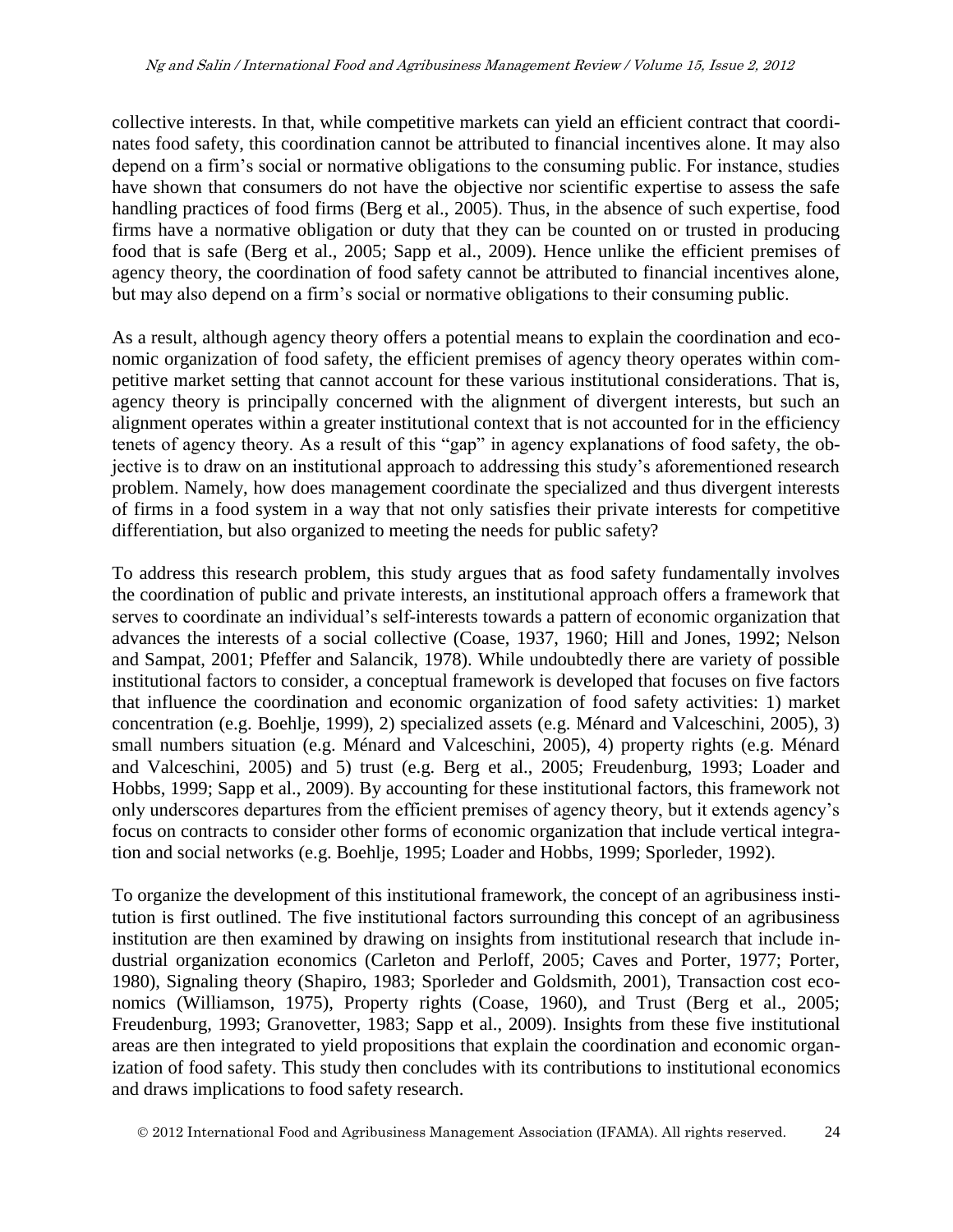# **Conceptual Development**

#### *Defining the Concept of an Agribusiness Institution*

Although there are varied meanings of institutions, one primary function of an institution is to coordinate human exchanges towards a pattern of economic organization (e.g. Coase, 1960; Hayek, 1960; Nelson and Sampat, 2001; Scott, 1995). For instance, Nelson and Sampat (2001) describe that a common focus of institutions is "achieving agreement in contexts where there is a collective interest in channeling and controlling self-interested behaviors and achieving a pattern of action that is in the collective interest" (p. 38). However, as such coordination tends to be influenced by the context in which it is studied (Nelson and Sampat, 2001); this study argues the institutional context surrounding the coordination of food safety is particularly influenced by: market concentration, asset specificity, small number situations, property rights and trust. Furthermore, as institutions coordinate activities towards a pattern of economic organization, various agribusiness researchers contend that exchange relationships are organized not only through contracts, as ascribed by agency theory, but also through vertical integration and social networks (Boehlje, 1995; Loader and Hobbs, 1999; Sporleder, 1992). This study thereby defines an agribusiness institution by a pattern of economic organization – contracts, vertical integration, social networks- in which an agribusiness firm is subject to institutional factors – market power, asset specificity, property rights and trust- that influence the coordination of its food safety activities. While such a definition may appear to be similar to "mainstream" definitions of agribusiness, mainstream definitions of agribusiness however tend to focus on the interdependencies among connected supply chain members but do not explain the institutional factors impacting such interdependence (e.g. Boehlje, 1999; Cook and Chaddad, 2000; King et al., 2010; Sporleder, 1992). Hence, this study's definition differs from mainstream treatments in its attention on those institutional factors that impact the coordination and economic organization of food safety in the agribusiness supply chain<sup>1</sup>. The institutional factors shaping this coordination are explained as follows:

#### *Institutional Factors of Coordination*

*Concentration:* As U.S. and European agricultural markets have evolved towards increasing concentration (Boehlje, 1996, 1999, Cook and Chaddad, 2000; Ménard and Valceschini, 2005; Ng, 2008), such changes in market structure are increasingly characterized by a small number of large and specialized agribusiness operations (e.g. Hardesty and Kusunose, 2009). While there are numerous factors influencing concentration, economies of scale is an important factor because they form a barrier to entry that limits the number of firms that can enter the market (e.g. Carleton and Perloff, 2005; Porter, 1980). Specifically, as economies of scale are based upon an investment of fixed and often specialized assets, reductions in average costs stem from spreading these specialized assets over increasing quantities. This yields barriers to entry because such scale economies favor a minimum efficient scale that can only support a small number of larger players in the market (Porter, 1980). For instance, the U.S. pork production industry is strongly characterized by such concentrated market structures in which the minimum efficient scale has

l  $<sup>1</sup>$  Hence, this definition limits the scope of those inter-dependencies between members of a given supply chain and</sup> not members across different supply chains. Although cross industry / supply chain externalities are important, it is beyond the scope of this study. Future research is thus called upon to examine such interdependencies.

2012 International Food and Agribusiness Management Association (IFAMA). All rights reserved. 25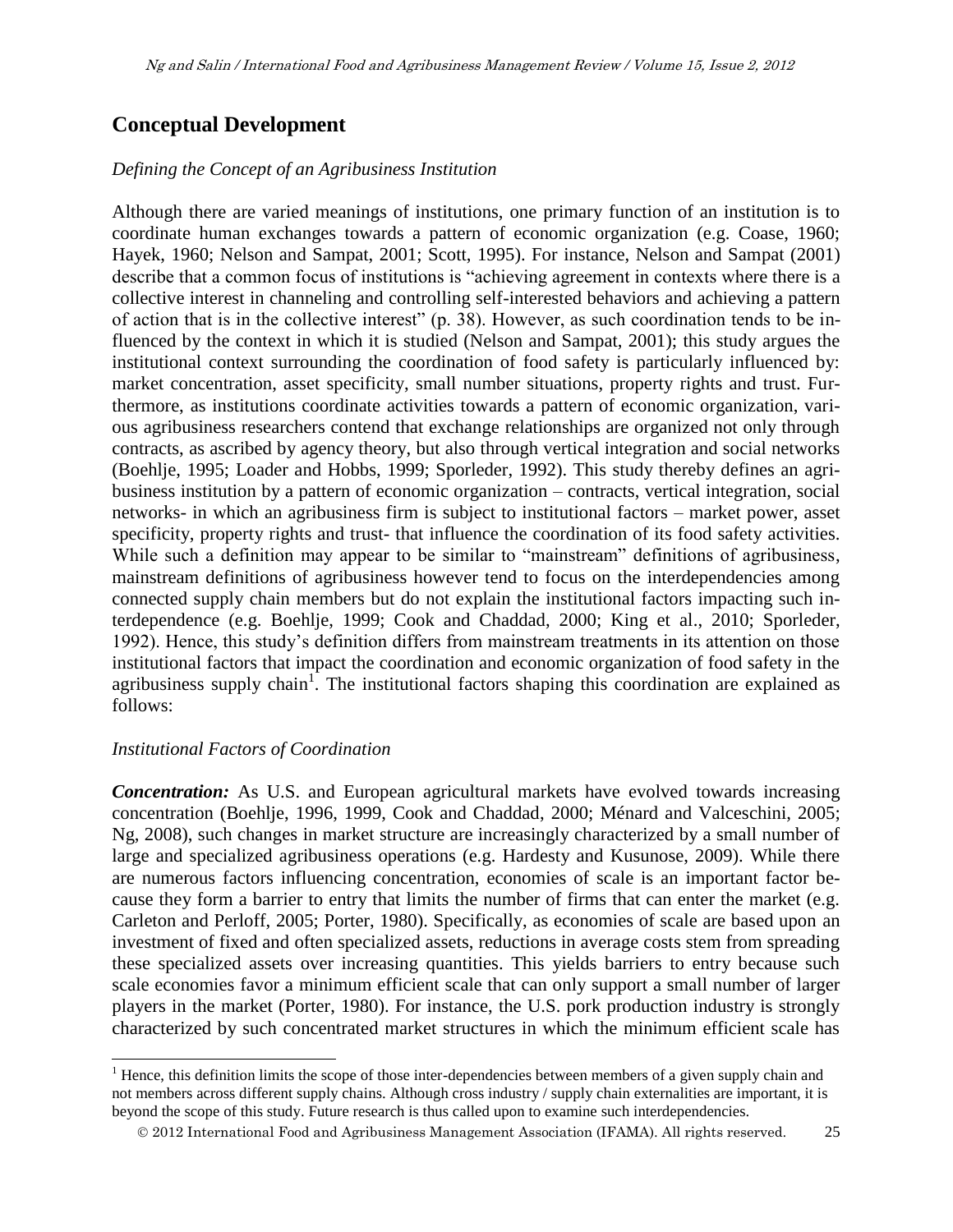increased tremendously such that small scale operations have been virtually replaced by specialized large scale feeding and feeder-pig operations (Babcock, 2005; Babcock and Clemens, 2005). This push for an increasing scale of operations has led to an industry wide concentration in which a small number of large scaled pork producers and packers control 80% of the U.S. markets (Babcock, 2005; Babcock and Clemens, 2005).

Although such a characterization of market concentration need not reflect all agricultural industries, there is nevertheless a general recognition that modern agricultural industries- in both the U.S. and European markets- favor "structural changes" towards a small number of large and specialized agribusinesses (e.g. Banterle and Stranieri, 2008; Boehlje, 1999; Codron, Giraud-Heraud and Soler, 2005). This type of market concentration yields two implications to food safety. First, a consequence of concentration is it yields a form of "market power" (Hill and Jones, 1992; Pfeffer and Salancik, 1978; Scott, 1995) in which large firms are placed in a position of influence that can directly shape the coordination of food safety standards (e.g. Ménard and Valceschini, 2005). This is because by virtue of their success and their overall role in society, larger firms have greater "legitimacy" to members of society to which yields them normative or institutional powers to enforce standards and practices that protect their self-interests (Hill and Jones, 1992; Pfeffer and Salancik, 1978; Porter, 1980; Scott, 1995). This is consistent with Porter's 5 (1980) forces framework in which he argues increases in concentration at one stage of a supply chain can yield a "threat of buyer / supplier power" over other stages of the supply chain (see also Hill and Jones, 1992). Such a threat of buyer / supplier power however involves more than the market price abuses described in industrial organizational economics (Carleton and Perloff, 2005), but includes the enforcement of standards that support those who are in power (Hill and Jones, 1992; Porter, 1980).

For instance, Wal-Mart had adopted a Global Food Safety Initiative Standard (GFSI) for its private label products. Under such a food safety standard, all producers of Wal-Mart and Sam's Club private label food products must be audited and be fully certified in accordance with Wal-Mart's food safety requirements (A.N.S.I., 2008). Due to the overall increasing concentration of the food retailing sector (Anders, 2008; Loader and Hobbs, 1999; Ménard and Valceschini, 2005), food producers and processors face little choice but to accept this food safety standard. While such food safety initiatives have originated from the downstream segments of the food supply chain, food safety initiatives can also be influenced by the supplier power of upstream members. For instance, the Leafy Greens Marketing Agreement has been a successful government-private partnership program that originated from the food safety initiatives of California produce farmers. The success of this food safety initiative has led to its adoption throughout the downstream stages of the fresh produce supply chain and has been a model for other states.

As a second consequence, industrial organizational economists argue concentrated markets can also yield larger than average market returns (e.g. Anders, 2008; Carleton and Perloff, 2005; G.A.O, 1999). These above normal returns are important to supporting investments in food safety related assets because they tend to involve specialized investments that are costly to reverse (e.g. Ménard and Valceschini, 2005; Sporleder and Goldsmith, 2001). For instance, as the largest food service supplier in the U.S. market, Sysco Corporation has differentiated its services through specialized investments in its food quality assurance programs. Such investments in a firm's food safety reputation and other supporting assets requires a long term commitment that is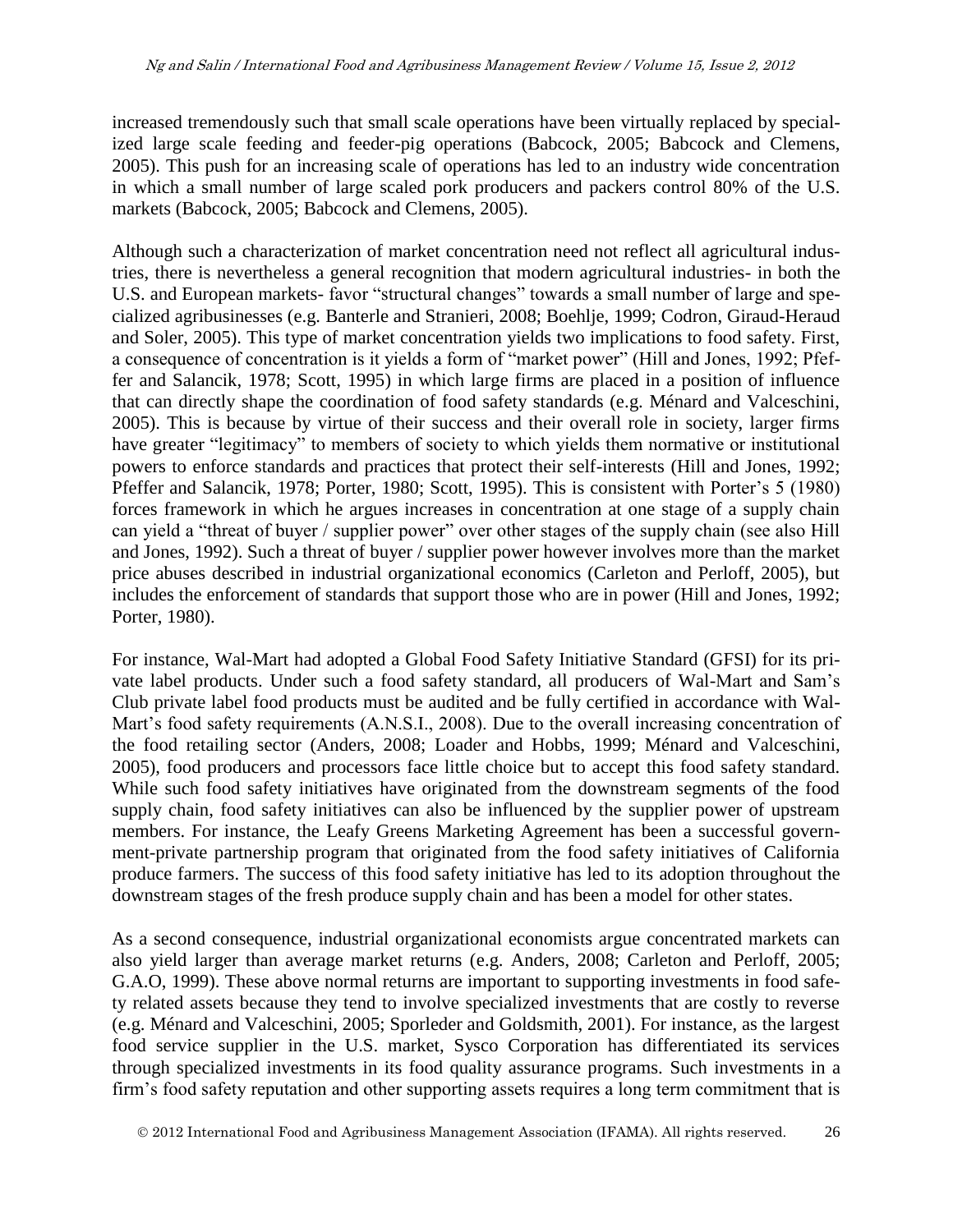costly to reverse because such investments tend to be highly specialized to a firm's food safety needs (e.g. Sporleder and Goldsmith, 2001).

More generally speaking, since concentration is influenced by underlying scale economies, studies have shown that large firms are better able to absorb the fixed cost of such specialized investments over that of smaller firms (Codron et al., 2005; Hardesty and Kusunose, 2009). While smaller firms in competitive industries have sought to differentiate themselves through marketing safe products that involve claims such as "local", "organic, "rBst- Free", such monopolistic competitive market conditions are not likely to generate a level of sustainable returns that will support the level of investment in specialized assets made by larger firms. Hence, with concentrated market conditions, scale economies yield above normal returns that provide the financial means to invest in costly to reverse specialized assets that would not be possible in the limited return settings of a monopolistic competitive market.

*Specialized Assets:* As concentration promotes an investment of specialized assets (e.g. Hill and Jones, 1992; Montgomery, 1994), it is important to thereby outline the nature of such specialized assets. In the context of food safety research, specialized food safety assets include investments in a firm's food safety reputation and those assets that support a firm's reputation (e.g. Banterle and Stranieri, 2008; Sporleder and Goldsmith, 2001). With respect to a firm's brand reputation, a food companies branding efforts include food traceability traits (Banterle and Stranieri, 2008; Pouliot and Sumner, 2008). For instance, due to the *E.coli* outbreak in the U.K, regulation 1760/2000 in the EU of the meat supply chain obligates members of the beef supply chain to be able to include in their labels the country of origin of the animal, a traceability code linking the meat to the animal, and the country and registration number of the slaughterhouse and culling of the traced animal (Banterle and Stranieri, 2008). Such EU regulations also permit voluntary labeling in which beef supply chain members can include additional information beyond these mandatory requirements, such as a system of cattle breeding, cattle feeding, breed, date of slaughtering, name of slaughter house (Banterle and Stranieri, 2008). Such branding efforts are specialized because it create a "national" identity that distinguishes the safety of meat from other regions (i.e. meat originating from non-U.K. origins) (Banterle and Stranieri, 2008). Such branding efforts also require other specialized investments that involve the costs of planning the system, consulting and training the personal, and the design of the data management and control system that support the traceability requirements of the food label (Banterle and Stranieri, 2008). As another example, California leafy greens producers have also made similar investments in such specialized assets. Due to the 2006 *E.coli* outbreak in U.S. spinach, California leafy green producers undertook specialized investments in the production; marketing and handling of leafy greens (Hardesty and Kusunose, 2009). In the spring of 2007, a group of California handlers established the Leafy Greens Product Handlers marketing Agreement (LGMA). Through government certification, this agreement required that handlers source from growers who are in compliance to the food safety practices of this agreement. Growers who are in compliance are distinguished by a "service mark" brand label which was carried on sales documents throughout the produce supply chain. As such branding efforts are specialized to the good agricultural practices (GAPs) described in the LGMA, other specialized investments were also required in implementing this food safety standard. In particular, Hardesty and Kusunose (2009) study found that in order to support the best practices of the "service market label", specialized investments involving additional training in field monitoring, procedures documentation, water testing and overall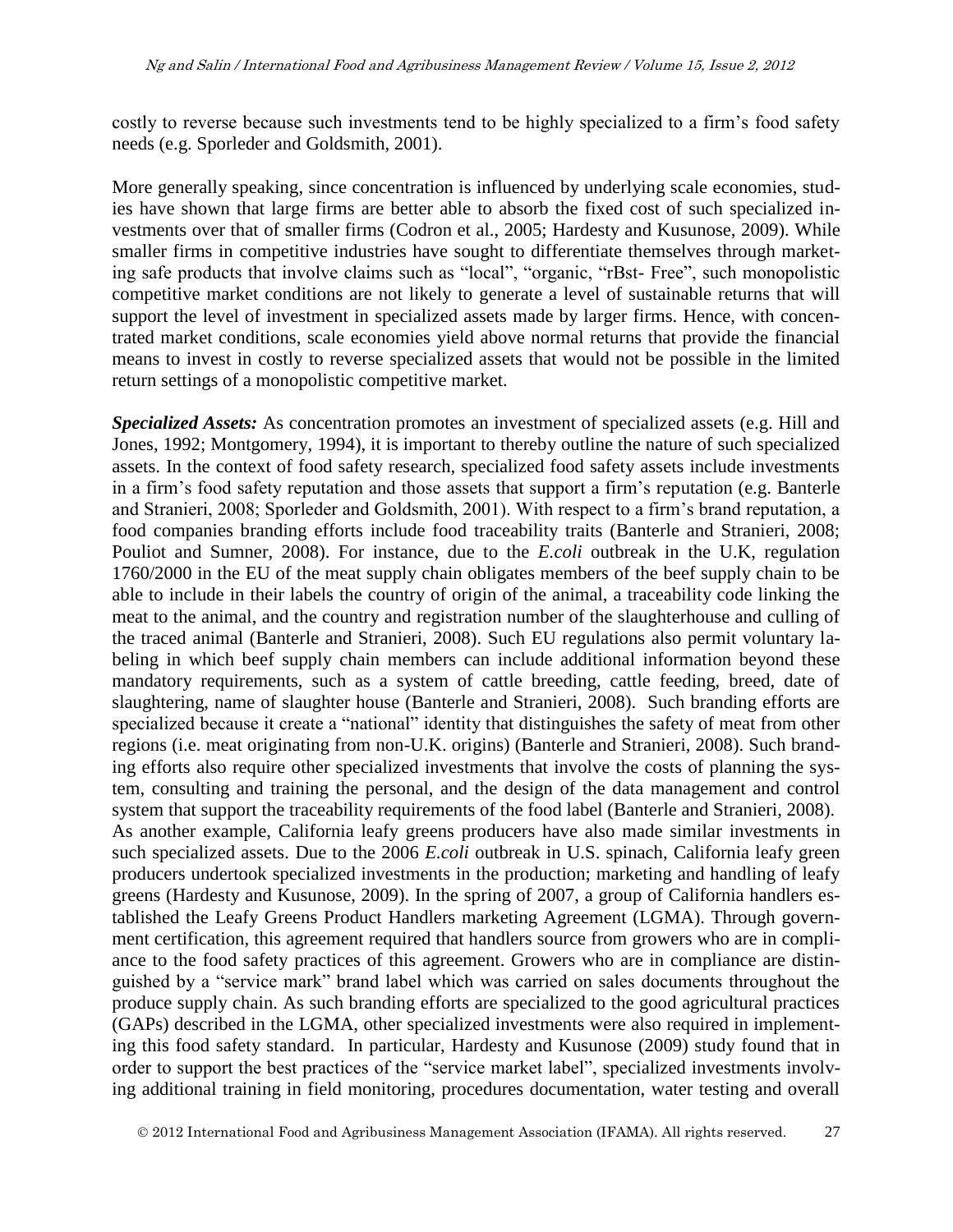personnel training were needed. Food safety specialists were also identified as another required investment to which the total cost for compliance to LGMA was estimated at \$84.36/ acre. There are also other specialized investments involving "one time modification costs" such as additional fencing at \$17.2/ acre, modification of compost storage area at \$0.8 / acre) and other modifications including air cannon to scare off wild life at \$5.4  $/$  acre<sup>2</sup>.

In explaining the incentives to invest in such specialized assets, food safety researchers have drawn on the price signaling literature that argues firms make such investments because there is a basic market failure (i.e. inefficient markets) in "signaling" the safety attributes of a firm's products (Ménard and Valceschini, 2005; Sporleder and Goldsmith, 2001). This market failure stems from the "experience good characteristics" of food safety whereby food hazards are either difficult to detect or are detectable only after its consumption<sup>3</sup> (Loader and Hobbs, 1999). With this experience good characteristic, markets fail to coordinate the production of high quality / safe products. This is because in the presence of such market failure, producing firms have an incentive to sell unsafe food products as safe to which buyers respond by paying lower prices. This reduces incentives for firms to produce high quality / safe products (Loader and Hobbs, 1999) and thus low quality / unsafe food products will drive out the production of high quality/ safe products (e.g. Akerlof, 1970; Sporleder and Goldsmith, 2001).

More generally speaking, to overcome this market failure problem, signaling research finds that firms have an incentive to invest in specialized assets because they yield a "separating equilibrium" outcome that differentiates the quality of their products from others. A "separating equilibrium" refers to an outcome where high quality / safe firms have in their economic self-interest to signal the quality of their products, while lower quality / unsafe firms do better by not signaling (Kirmani and Rao, 2000; Sporleder and Goldsmith, 2001). That is in the context of food safety, because the production of safe quality products requires a greater investment of specialized assets, a separating equilibrium involves two types of food firms: large and small food businesses. In such a separating equilibrium, large food companies have in their self-interest to engage in a "separating equilibrium" in which their investments in specialized food assets serve to signal the safety of their product offerings from that of smaller food companies.

Large companies engage in such a separating equilibrium because the specialization of food safety assets exhibit scale advantages in food safety and they provide a means of competitive differentiation. With such scale economies, larger firms are in a better position to signal the safety of their products than smaller growers because small producers cannot absorb the higher cost that is associated with the investment of specialized assets. For instance, in the case of LGMA, large firms face greater economies of scale than smaller producers whereby the cost of LGMA compliance for growers with sales over \$10 million was estimated at \$8.29 /acre, while for growers with revenue between \$1 and \$10 million, LGMA compliance costs was estimated at \$18.05 / acre (Hardesty and Kusunose, 2009). Furthermore, due to such scale economies, large firms have an incentive to "signal" their food safety because it provides a source of competitive differentia-

 $\overline{a}$ 

 $2^{2}$  In the U.S. beef supply chain, food safety assets in meat packing such as Frigoscandia's beef steam pasteurization system used in Excel's plant in Fort Morgan, Colorado is also highly specialized asset. Because food safety protocols, such as HACCP, involve a strong systems orientation, the integration of food safety prevention assets need to be integrated within the processing conditions and constraints of the plant (see Golan et al.(2004))

<sup>&</sup>lt;sup>3</sup> Readers are noted, this definition does not exclude consideration that food safety can also include credence attributes.

2012 International Food and Agribusiness Management Association (IFAMA). All rights reserved. 28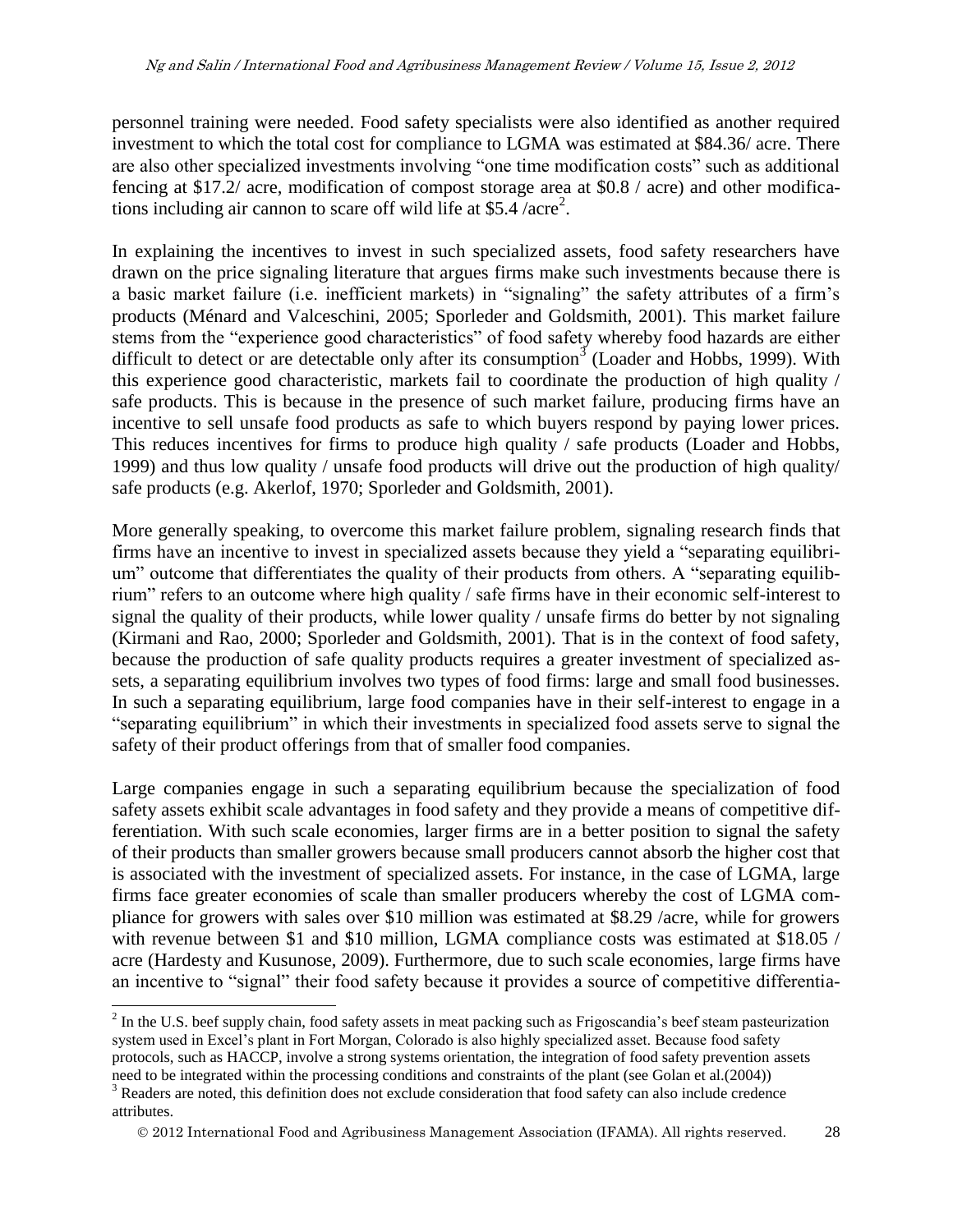tion. For instance, Codron et al.'s study (2005) found that large agribusinesses, such as Carrefour, have made specialized investments that meet the strict quality standards of their premium private label, "Filière Qualité Carrefour" (see also Label Rouge Program<sup>4</sup>). This specialization exceeded publicly mandated food safety standards and thus yielded a source of competitive differentiation in which Carrefour commanded a price premium of 10 to 20%. While, as smaller firms lack the specialization of assets that is associated with a large firm's scale economies, small firms thereby lack the competitive differentiation of large producers. Hence, in a separating equilibrium, smaller firms are better off with not signaling the quality of their products by remaining "anonymous" (e.g. Cordon et al., 2005; Hardesty and Kusunose, 2009).

*Small Number Exchanges*: However, the challenge facing this "separating equilibrium" outcome is that such "signaling" efforts are often cast between a single seller and buyer and thus do not speak to the coordination that is required in the multiple agent settings of an agribusiness institution. Yet, since concentrated markets consist of large firms that have market power, such market power can institutionalize the investment of specialized assets in their upstream or downstream partners (e.g. Hill and Jones, 1992). This investment of specialized assets can subsequently create a sequence of "bilateral monopolies or small number situations" (Williamson, 1975) in the agribusiness supply chain. In particular, through such asset specific investments, each large firm member of this small number exchange "signals" to their adjacent buyer their quality differentiating efforts. This not only yields a "separating equilibrium" amongst the various members of the supply chain, but such a "separating equilibrium" rewards each member a higher price premium for their investments made in food safety (see also Pouliot and Sumner, 2008). As a result, through market concentration, a large firm with market power can institutionalize or enforce upstream and downstream members to invest in specialized food safety assets that serve the firm's food safety goals. This yields a separating equilibrium in which there is a sequence of small numbers exchange relationships in which large food companies align and coordinate the interests of the various members of the agribusiness food system.

For instance, in following the U.K. BSE crisis, the giant retailer Carrefour, second largest worldwide, created its own label for beef (Filière Qualité Carrefour) that involved tight quality control requirements on cattle farmers and slaughterhouses (Ménard and Valceschini, 2005) involving complete traceability and organoleptic quality of the meat (Codron et al., 2005). As each value chain member conformed to the food safety standards and investment requirements of their "chain captain", such pressures for conformance coordinated the collective activities of the beef supply chain. Such coordination in turn differentiated the food safety attributes of this supply chain. This coordination is supported by the arguments of a "separating equilibrium" whereby higher price premiums are commanded by the quality investments and standards made by the small number exchange members of this beef supply chain. The following is thus proposed:

*1a. Market concentration positively affects a firm's incentives to making specialized investments in their firm's food safety assets*

*1b. Specialized investments in a firm's food safety assets positively influences a "separating equilibrium" amongst small number exchange members of a food supply chain system.* 

 $\overline{a}$ 

 $4$  Westgren's (1999) discussion of the Label Rouge Poultry system exhibits similar parallels.

2012 International Food and Agribusiness Management Association (IFAMA). All rights reserved. 29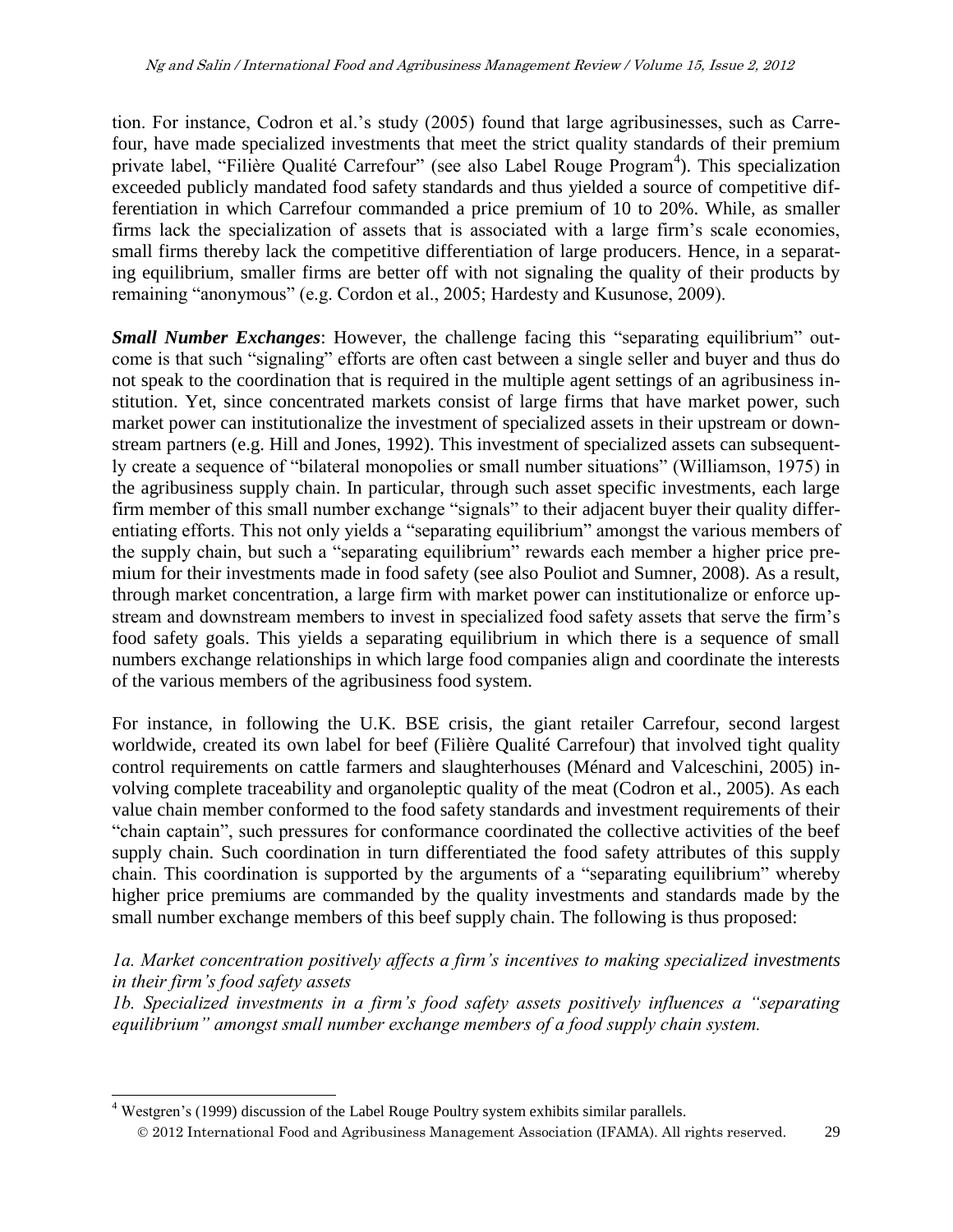**Property Rights:** A consequence of this "separating equilibrium" is that investments in specialized assets yield property right considerations that can also influence the coordination of food safety activities in an agribusiness institution. Institutional researchers have long recognized the importance of property rights in coordinating exchange activities (e.g. Coase, 1960; Hayek, 1960; Ménard and Valceschini, 2005; Rothbard, 1982). Property rights involve a right of exclusivity in which owners can exclude exchange partners from the benefits of asset ownership (Asher et al., 2005; Coase, 1960; Hayek, 1960; Rothbard, 1982). Acts such as violations of patents or the appropriation of returns on another's property reflect infringements to such rights (Asher et al., 2005). The right of exclusion and the assignment of liability are thereby two sides of the same coin (Coase, 1960). This is because the right to exclude non-owners from the benefits of ownership implies a right to impose liabilities on those who violate such rights.

In the context of food safety, rights of exclusivity and liability are important to coordinating the food safety activities of an agribusiness institution for two reasons. First, property rights over the ownership of specialized assets are central to the coordinating advantages of a separating equilibrium. For instance, consider a situation in which there is an absence of property rights. Under such a situation, a firm will not have an incentive to invest in their food safety assets because they will be unable to exclude small number exchange members from "free riding" on the signaling benefits of these assets. This inability to exclude others from appropriating the signaling benefits of a firm's assets introduces a "markets for lemons problem" (Akerlof, 1970) in which low quality / unsafe food products will be sold at premium prices. Hence, in the absence of a right of exclusion, a separating equilibrium is unsustainable because the market will not support price premiums that would sustain a firm's investment in specialized food safety assets.

Second, although the Coase theorem (1960) has not been examined in the context of price signaling research, a clear assignment of liability is important to the onset of a separating equilibrium. In situations where individuals do not fully bear the social costs of their actions, the Coase theorem argues that regardless of the initial assignment of liability, as long as property rights can be well defined with no transactions costs, societal resources will be allocated to their most efficient use. To illustrate, Coase uses an example in which a rancher's straying cattle creates crop damage to a neighboring farm. Coase argues that as long as property rights can be fully specified whereby liability can be assigned to the damaging party (i.e. rancher) with minimal or zero transaction costs, the liable party (rancher) can negotiate with the damaged party (farmer) to accept payments for damages (i.e. farmer has the right of exclusion) created by its straying cattle. Coase further argues that the initial assignment of liability does not affect the efficient allocation of societal resources. Coase argues if the rancher cannot be held liable (i.e. the rancher has the right of exclusion), in which liability now resides with the farmer, the farmer can provide payments to the rancher for reducing the size of its herd. In either situation, the initial assignment of liabilities does not affect the final social outcome. This is because in both situations the bargaining process introduces additional social costs that were not previously considered by the other party. Such a bargaining process, irrespective of the assignment of initial liability, leads to a greater internalization of social costs and thus promoting the coordination and efficient allocation of social resources.

In drawing from the Coase theorem, a clear assignment of food safety liability – irrespective of initial assignment- can promote the onset of a separating equilibrium. Because investments in specialized assets create a small numbers situation (Lajili and Mahoney, 2006; Williamson,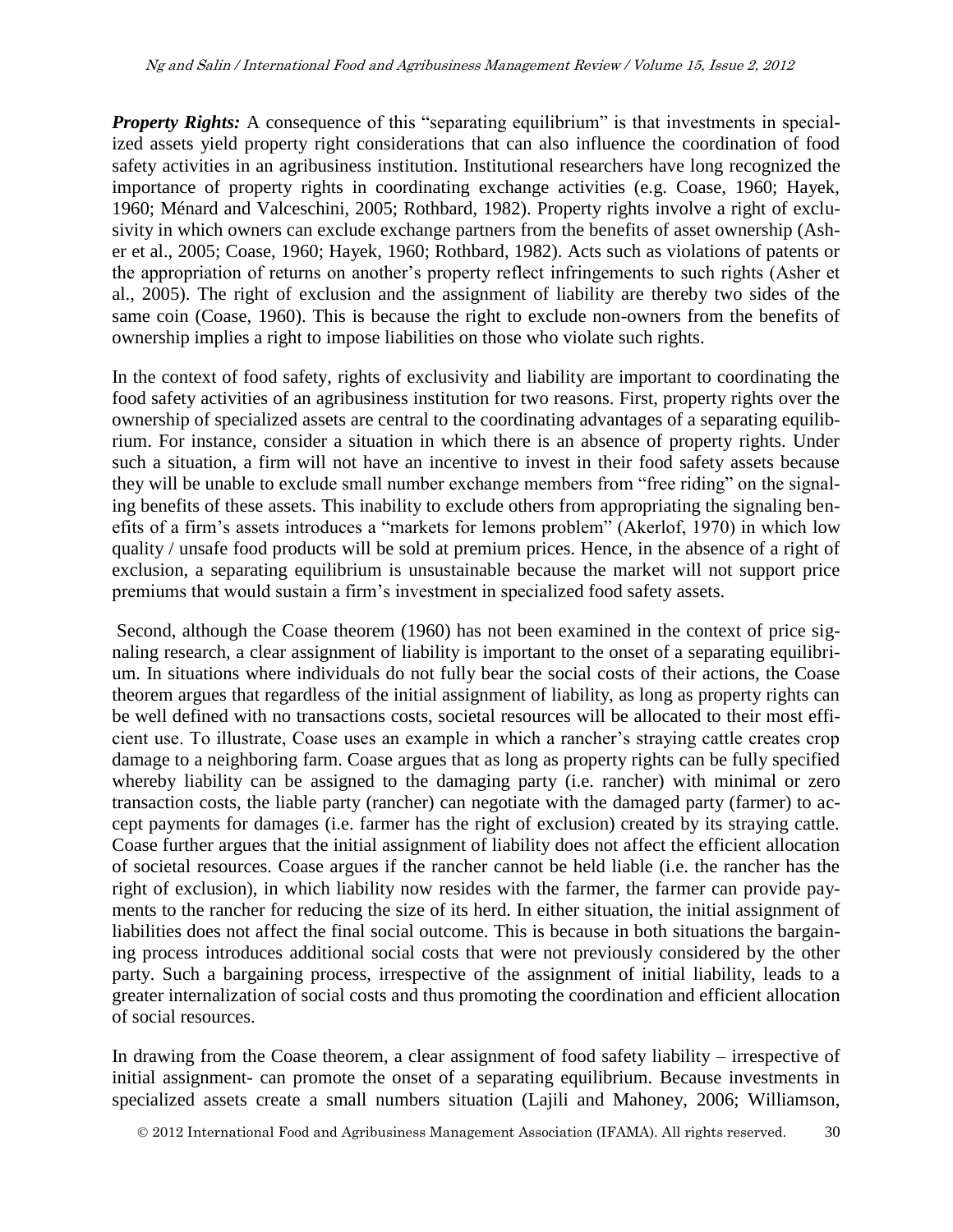1975), each partner is vulnerable to the liable actions of their connected partner. For instance, since the detection of food pathogens is costly (Loader and Hobbs, 1999), small number exchange members can "shirk" on their commitments to food safety and thus impose social costs in the form of food safety liability to their adjacent partners. In the absence of a clear assignment of liability, there will be no incentive for a firm to invest in specialized assets because the damaging party will not internalize the social cost of their liable actions.

As a result, since a separating equilibrium is contingent on investments in food safety assets, the lack of a clear assignment of liability will undermine the onset of a separating equilibrium. This suggests that a separating equilibrium role is not only dependent on a right to exclude "small members" from appropriating excessive returns from a firm's ownership of specialized assets, but according to Coase (1960) depends on an assignment of liability that protects each member's specialized assets from the liable actions of their connected partners. For instance, the 1990 Food Safety Act in the U.K. holds each party in the value chain accountable for due diligence over the safety of the supplies that it uses (Loader and Hobbs, 1999). By creating a widely shared liability, the Act motivated the private sector to a high level of coordination and control in food safety enhancements (Holleran, Bredahl and Zaibet, 1999; Loader and Hobbs, 1999). Every contemporary analysis of the drivers of supply chain coordination in the U.K. notes the role of the legal liability system in establishing shared responsibility, and it is widely agreed that this assignment of rights spurred the coordination for safer food standards (e.g. Loader and Hobbs, 1999). The following is thus proposed:

#### *1c. Property rights promote the coordination of food safety activities by protecting a firm's right to appropriate the returns from its specialized investments and from the liable actions of its connected parties.*

Yet, although property rights are important to protecting a firm's investments in specialized assets, property rights themselves are necessary but not a sufficient condition to providing the level of food safety that is predicted by a separating equilibrium. Specifically, given the assignment of private property rights, private-public partnerships for food traceability can also facilitate the onset of a separating equilibrium outcome. Such private-public partnerships can involve the development of voluntary food safety standards that exceed minimum public standards. For instance, in the case of the EU meat supply chain, EU regulation 1760/2000 permits voluntary labeling in which beef supply chain members can include additional information beyond that of government mandated requirements (Codron et al., 2005). This private-public partnership promotes a greater transparency about the food safety practices of supply chain members. This transparency not only facilitates the detection and thus subsequent assignment of liability to infracting parties, but it can also promote the realization of a separating equilibrium outcome.

To explain within this private-public partnership, large firms have an interest to signal their food safety by engaging in voluntary standards that exceed a publicly mandated standard. This is because by virtue of their larger size, lapses in food safety by these large members can incur significant liabilities to its financial position. For instance, in the case of *E. coli* contamination in hamburger patties, court costs and lost sales to Jack in the Box restaurant have been estimated of up to \$100 million (Martin, 1998). Hence, large firms have an incentive to signal a higher level of food safety that exceeds government mandated standards because it minimizes their exposure to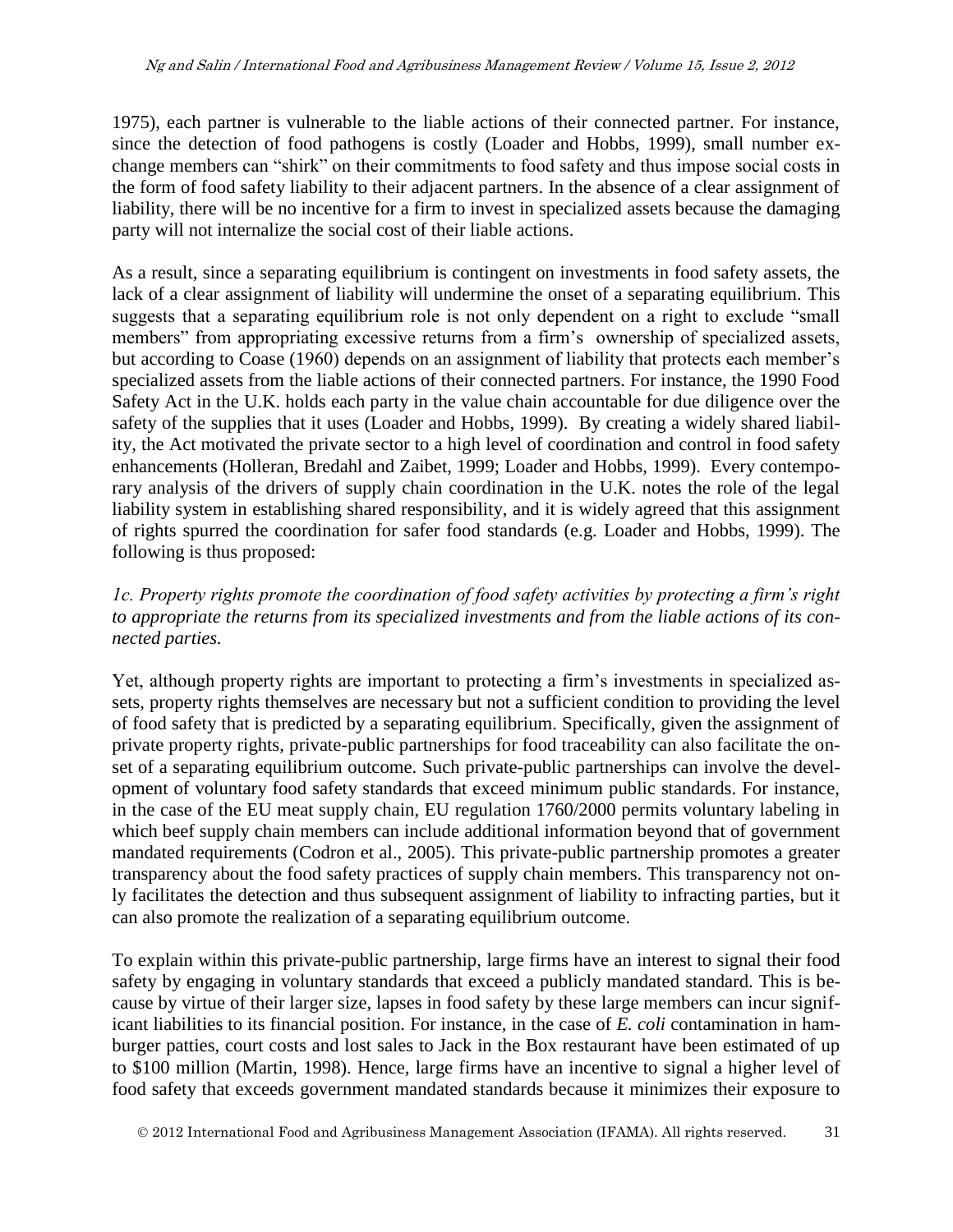such financial liabilities and risks. In contrast, a small producer's signaling strategy is to choose a publicly mandated requirement because they do not have the financial resources to cover the financial liabilities in failing to conform to the higher food safety requirements of a voluntary standard. Furthermore, as smaller food firms do not possess specialized assets in food safety, they lack the expertise that is required to meeting the additional food safety requirements of a voluntary system. As a result, through this private-public partnership, a separating equilibrium can arise in which large firms have in their self-interest to signal a commitment to a "voluntary standard", while the self-interests of the small firm is to signal a commitment to a publicly mandated standard. The following is thus proposed:

#### *1d.Given well defined property rights, private-public partnerships involving voluntary and mandatory food safety standards positively influence the onset of a separating equilibrium.*

*Trust:* Yet, while such private-public partnership are helpful in realizing a separating equilibrium outcome, institutional researchers contend that "trust" in food producers and regulatory bodies is also important to the provision of food safety (Berg et al., 2005; Sapp et al., 2009). According to a theory of recreance, an increasing specialization of tasks yields a highly interdependent society which renders the public increasingly vulnerable to the risks posed by each specialized member. As Sapp et al. (2009) note, a theory of recreance,

"recognizes that risk is socially constructed, wherein contemporary citizens are "dependent not just on the technologies [of a modern society], but also on the social relations that bring them into being, involving whole army of specialists, most of whom have areas of expertise that we may not be competent to judge, and many of whom we will never even meet, let alone have the ability to control" (Alario and Freudenberg, 2003: 2000). Institutional actors must therefore be perceived as both competent and reasonably responsive to citizens" (pg. 529).

In particular, since food safety risks cannot be fully understood by the concerns of the consuming public, theoretical and empirical studies have found that there are normative expectations on food companies that they are increasingly "counted on" by the public "to follow through on a duty or trust" in producing goods that are safe (Freudenburg, 1993, pg. 916; Sapp et al., 2009). For instance, Sapp et al.'s (2009) study found that consumers' trust in the U.S. food system is based on a normative expectation that agribusiness food companies are expected to demonstrate "competency" in their handling of safe food and that the production of food is conducted in a "fiduciary responsible" manner. Food companies have an obligation to fulfill such normative expectations because when food companies fail to behave in accordance to such expectations, they are deemed "miscreants" (Freudenberg, 1993, p 917) and will fail to receive the "trust" and support from the public. Such trust places normative obligations on firms to produce food that is safe even when their risks cannot be fully identified.

To elaborate, while the stochastic and complex nature of food safety risk renders it difficult to fully detect safety infractions (Brewster and Goldsmith, 2007), trust can yield a "separating equilibrium" in which large firms face a greater normative obligation to producing safe food over that of smaller firms. Consumers are more likely to place greater trust in large firms because their investment in specialized food safety assets may give them the appearance of competence. Furthermore, because of their size, they are socially more visible and thus may appear to uphold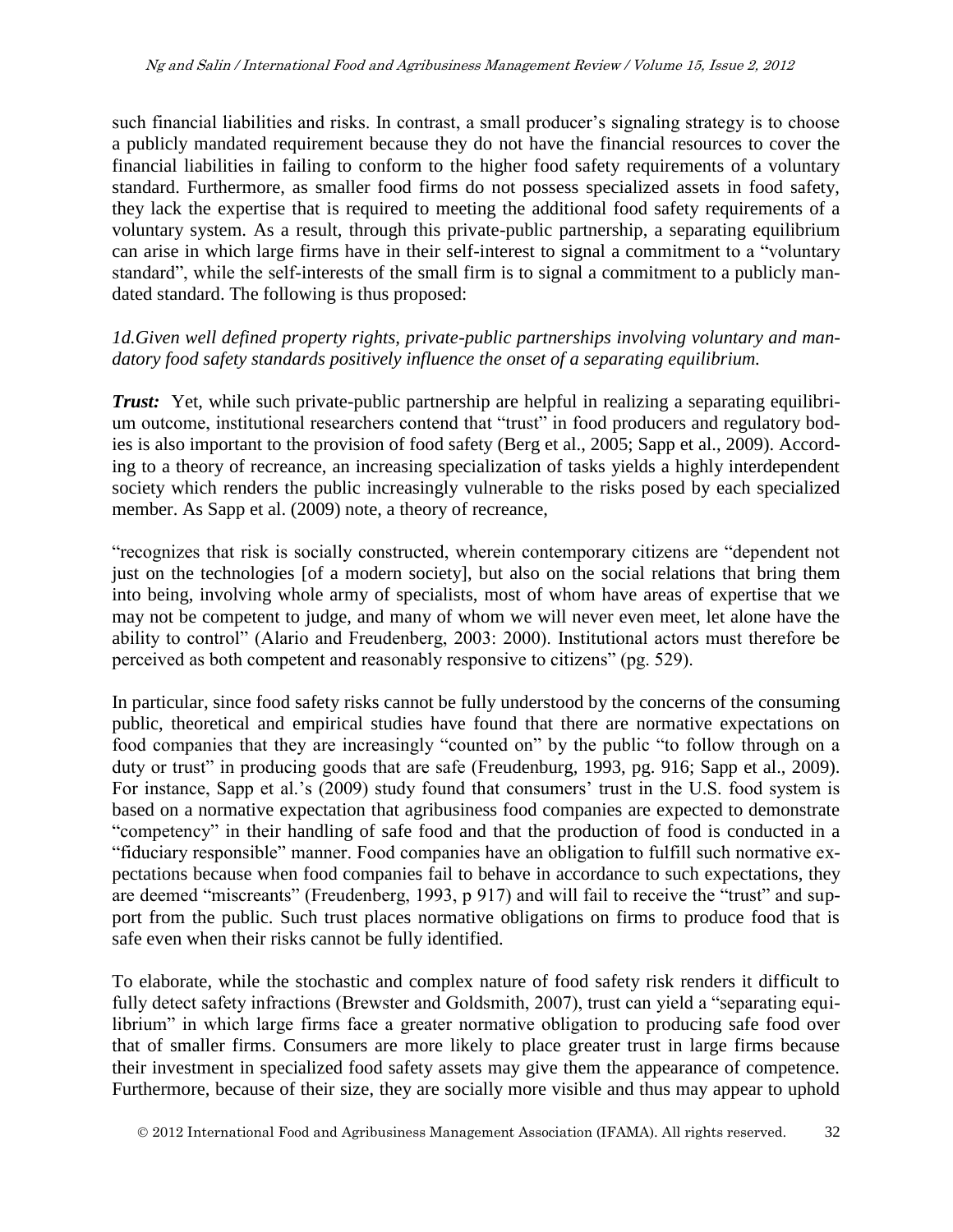a greater fiduciary responsibility to the public. In contrast, as smaller firms lack an investment of specialized assets, they do not possess equal "competence" of their larger counterparts and thus command less trust from the consuming public. Furthermore, small firms may prefer a signaling strategy of "anonymity" because they cannot be held liable for any food safety infractions. Such anonymity lacks accountability and thus reducing a small firm's fiduciary responsibilities to society. As a result, despite the complex and stochastic nature of food safety risks, large firms have an incentive to provide safe food even when such risks are costly to detect. This is because larger firms face a greater normative obligation to develop trust with their consumer public to which such trust serves to yield a separating equilibrium that "signals" their commitment to food safety over that of smaller firms. The following is thus proposed:

*1e. Increases in the complexity or interdependency of food safety risks positively influences a separating equilibrium outcome.*

#### *Economic Organization*

Since the purpose of an institution is to coordinate individual interests towards a pattern of economic organization (Nelson and Sampat, 2001), the institutional factors ascribed by this study are not only used to explain the coordination of food safety activities in a separating equilibrium outcome context, but these factors are also used to explain the economic organization of this outcome. Agribusiness researchers contend that the activities of the agribusiness system can be organized through contracts, vertical integration and social networks (e.g. Boehlje, 1995; Sporleder, 1992; Ng, 2008) to which their choice can be explained by a transaction cost minimizing logic (Williamson, 1975). While a transaction cost economics approach is well established in agribusiness research, the institutional factors surrounding the economic organization of food safety is not. As result, in drawing on the institutional factors of this study, a transaction cost minimizing logic approach is extended to explain within a separating equilibrium context the economic organization of food safety activities. This extension is explained as follows:

*Contracts:* Given concentrated markets, a clear delineation of property rights coupled with asset specificity and a small numbers situation is argued to favor a contractual mode of organizing the food safety activities of a separating equilibrium. This is because when property rights on food safety assets are well defined, exclusivity and the assignment of food safety liability reduces the transaction costs in the enforcement and monitoring of food safety transactions. Exclusivity minimizes opportunistic problems of hold up and thus prevents small number members from having the rents of their food safety assets being appropriated by their adjacent partners. Furthermore, the assignment of liability reduces efforts by small number members to shirk on their food safety activities. This assignment of liability mitigates problems of moral hazard which reduce the transaction costs of monitoring the food safety practices of small number partners. As a result, given concentrated markets, a well-defined system of property rights coupled with asset specificity and a small number exchange situation will reduce the transaction costs of market exchange. This would favor a contractual mode of economic organization in which food safety activities of a separating equilibrium are coordinated by a contractual arrangement that rewards small number members –consisting of large food producers- a price premium for their specialized investments in food safety assets. The economic organization of this separating equilibrium is proposed as follows: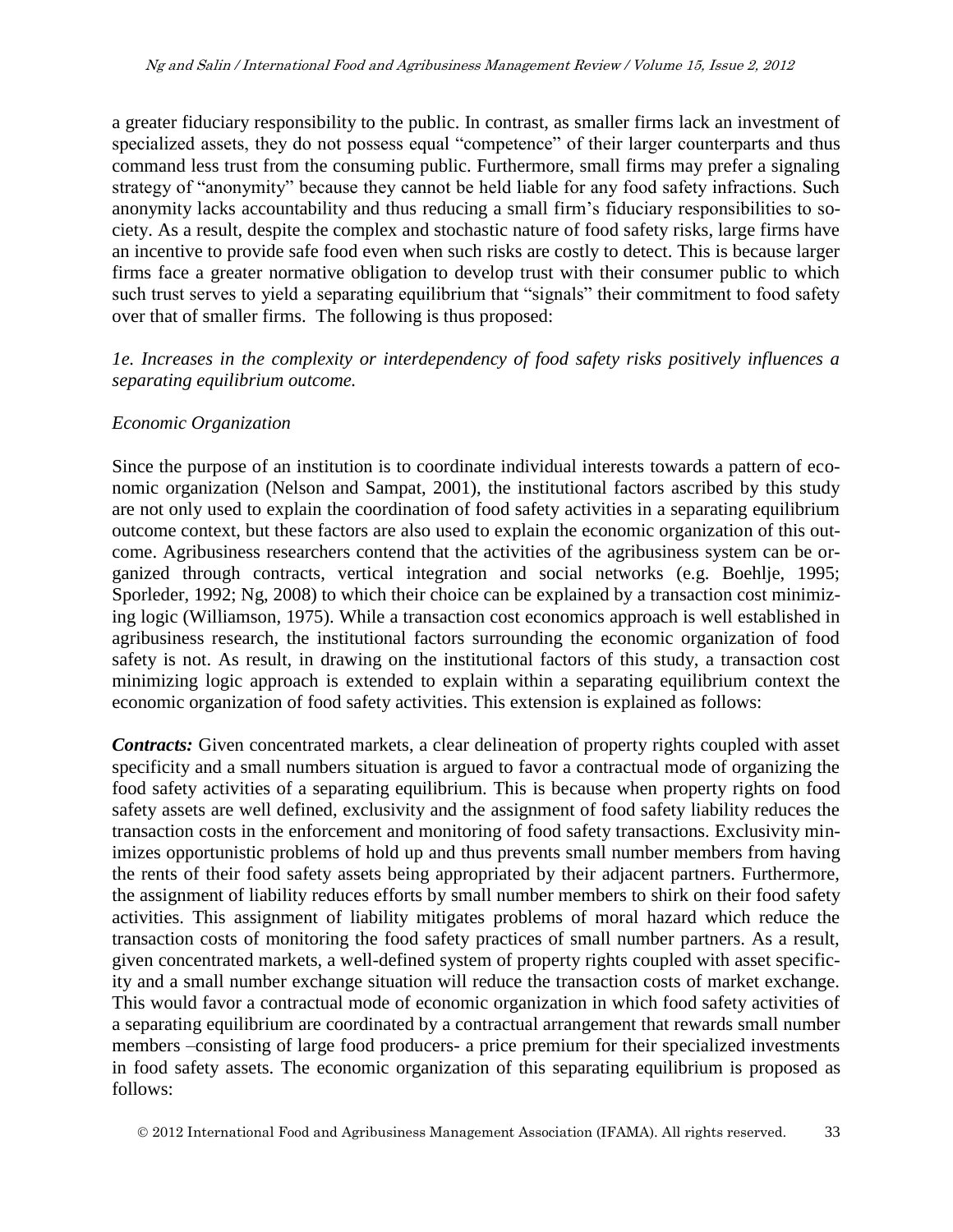*2a. A well-defined system of property rights coupled with asset specificity and a small number situation positively influences contractual forms of economic organization.* 

*Vertical Integration*: Yet, when it is difficult to fully assign food safety liability, the assignment of property rights not only becomes costly, but it renders vertical integration – as opposed to contracts- a more viable form of economic organization.

For instance, Brewster and Goldsmith (2007) argue that courts tend to avoid imposing harsh liability to infracting firms on the basis of a type I error avoidance, an avoidance to punish the innocent. The U.S. constitutional setting protects individual rights at its core and thus individuals are deemed innocent until proven guilty. Yet, although Type I error protects individual rights, Brewster and Goldsmith (2007) argue that "proving cause, effect, and responsibility becomes difficult for regulators within a system that is most concerned about not committing a type I error" (p. 29) and "…hinders the ability of the legal system to correctly signal and enforce consequences associated with safety risks" (p. 30). The implication to the economic organization of food safety is that the inability to assign food safety liability not only renders that property rights are ill-defined, but as result introduces a transaction costs in the assignment of such rights. Specifically, consistent with Coase (1960), when there are transaction costs in the assignment of property rights or the property rights are not well defined, asset specificity and small number situations increases the transaction costs of a contractual exchange. This is because when liability cannot be fully defined –due to an avoidance of Type I errors-, ill- defined property rights opens up opportunities for small number members to shirk on their commitment to food safety without financial recourse. Furthermore, small number members cannot be excluded from appropriating or holding up the returns made by their partner's investment in specialized food safety assets. This inability to fully define property rights thereby raises the transaction costs in writing more complete contracts that mitigate such opportunistic behaviors.

Vertical integration has been argued as an alternative to this contractual mode of economic organization (Williamson, 1975). Vertical integration is distinguished by its power of authority (Coase, 1937, Williamson, 1975). Authority replaces the arms-length transactions of contracts with a single employer-employee relationship (Coase, 1937). An employer-employee relationship reduces the need for an agribusiness firm to write a complete contract, and relinquish the need to monitor and enforce the food safety practices of its contractual partners because an employee who is conducting the same food safety activity in question can be directly monitored by the employer. Such authority not only reduces the transactions costs associated with the monitoring and enforcement of food safety practices, but authority also reduces problems associated with shirking and holdup (e.g. Coase, 1937; Williamson, 1975). This is because with the power of authority, employers can instruct their employees to act in ways that reflect the safety goals of their business and thus protect the firm's specialization of food safety assets from problems of hold up and shirking. Hence, due to the transaction cost minimizing properties of authority, the logic of transaction cost economics would suggest that when property rights cannot be fully defined, conditions of asset specificity and small numbers situation would favor organizing the food safety activities of a separating equilibrium through vertical integration. Hence, to emphasize the significance of property rights to the vertical integration of food safety activities, the corollary to proposition 2a is stated as follows: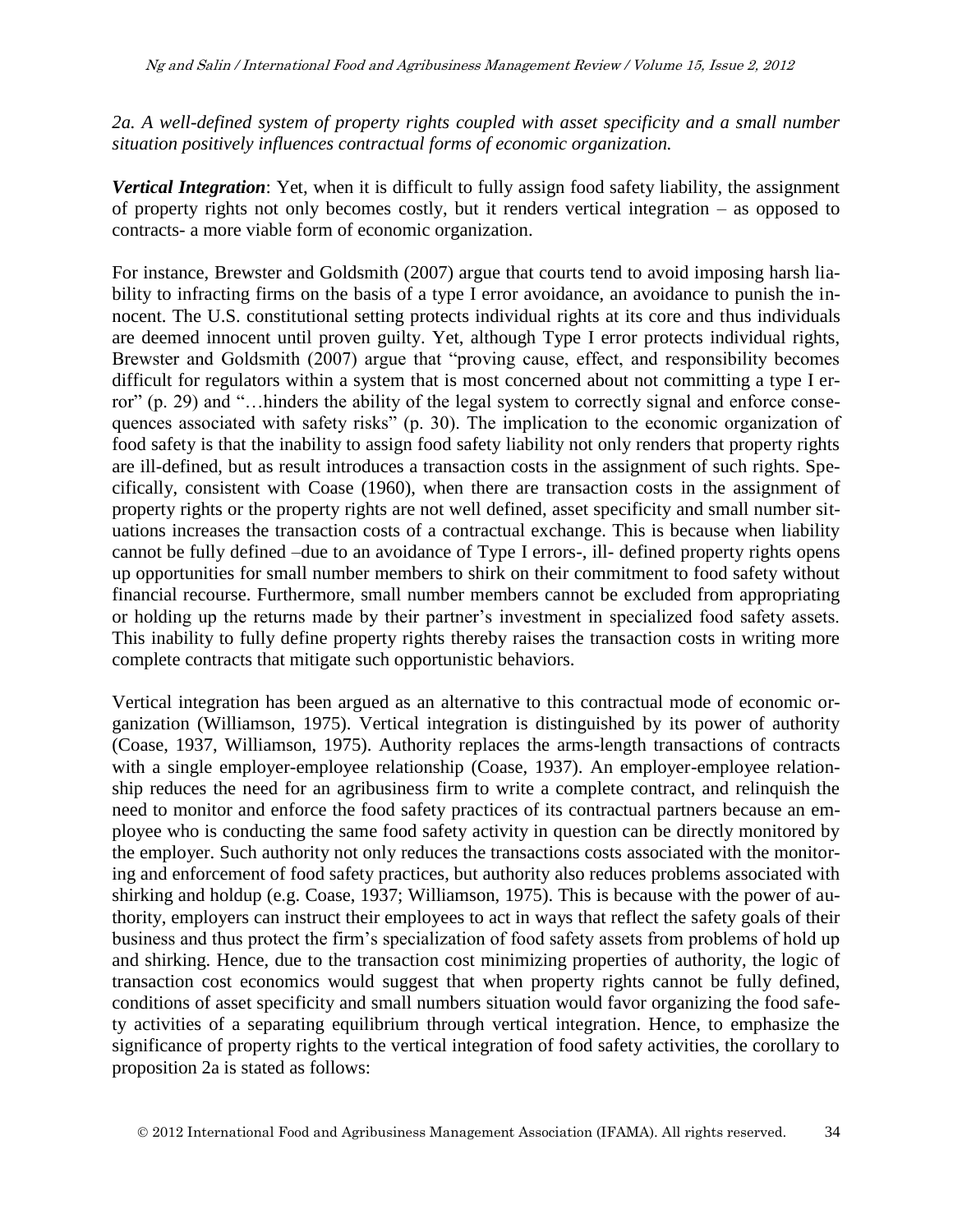*2b. Given asset specificity and small numbers situation, the absence of property rights positively influences the vertical integration of food safety activities.* 

In spite of the transaction cost minimizing benefits of authority, Coase (1937) however recognizes that a firm cannot vertically integrate all activities of a market. Coase argues that with increasing vertical integration, managers face an increasingly bureaucratic administrative structure that limits a firm's ability to grow. For instance, since food safety risks are complex and interdependent, efforts to increasingly vertically integrate specialized food safety assets increasingly exposes the firm to the risks of each integrated and specialized unit. This follows Durkheim's notion of "organic solidarity"<sup>5</sup> in which "increasingly complex social systems may increase the probability that some key portions of the system…cannot be safety counted on. Paradoxically the very division of labor [specialization] that permits many of the achievements of advanced industrial societies may also have the potential to become one of the most serious sources of risk and vulnerability." (Freudenberg, 1993, p, 914). This suggests that while the absence of well-defined property right favors organizing a separating equilibrium through vertical integration, an increasing integration of specialized food safety assets limits a firm's growth. This is because as this vertical integration increases a firm's internal complexity, it exposes the firm to various sources of specialized and interdependent risks and thus limits a firm's ability to provide safe food.

*Strong tie networks:* To deal with such limits, social networks involving strong ties offer another form of economic organization (e.g. Chiles and McMackin, 1996; Granovetter, 1983). Distinct from contracts and vertically integrated forms of economic organization, strong ties are defined by interactions that involve a high frequency of close and reciprocal social relationships amongst similar individuals (Granovetter, 1973, 1983; Hansen, 1999; Ng, Unterschultz, and Laate, 2006; Rowley, Behrens and Krackhardt, 2000). Due to the focus on close and reciprocal relationships, strong ties have been found to: 1) promote the exchange of detailed and / or difficult to codify knowledge (Dyer and Nobeoka, 2000; Granovetter, 1983; Kraatz, 1998; Uzzi, 1997), 2) facilitates joint problem-solving activities, and 3) provide the mutual identification of parties that enhance trust-based governance (Dyer and Nobeoka, 2000; Granovetter, 1983; Kraatz, 1998; Rowley et al., 2000; Uzzi, 1997).

In drawing on a recreance theory of trust, strong ties offer an alternative means of organizing a separating equilibrium. In this separating equilibrium, a recreance theory would suggest that even when food safety risks have become increasingly complex and interdependent, small number members with strong network ties will nevertheless face a normative obligation to produce safe food. Namely, as strong ties have been found to promote a conformance to institutionally prescribed norms (e.g. Burt, 1992; Coleman, 1988; Granovetter, 1983), strong ties increase a small number members' competence and fiduciary responsibilities to their consuming public.

To elaborate, in terms of competence, the close and reciprocal exchanges of strong ties increase members' ability to jointly solve a common set of problems (Hansen, 1999; Ng et al., 2006; Uzzi, 1997). This is because strong ties promote an in depth understanding of each small number member's food safety practices to which each member develops a unique or specialized understanding of their potential food safety hazards. For example, such detailed or specialized knowledge promotes joint solutions in identifying the Critical Control Points (CCPs) of a

 $\overline{a}$ 

<sup>&</sup>lt;sup>5</sup> Readers should note that the theory of recreance is based on Durkheim's notion of organic solidarity

2012 International Food and Agribusiness Management Association (IFAMA). All rights reserved. 35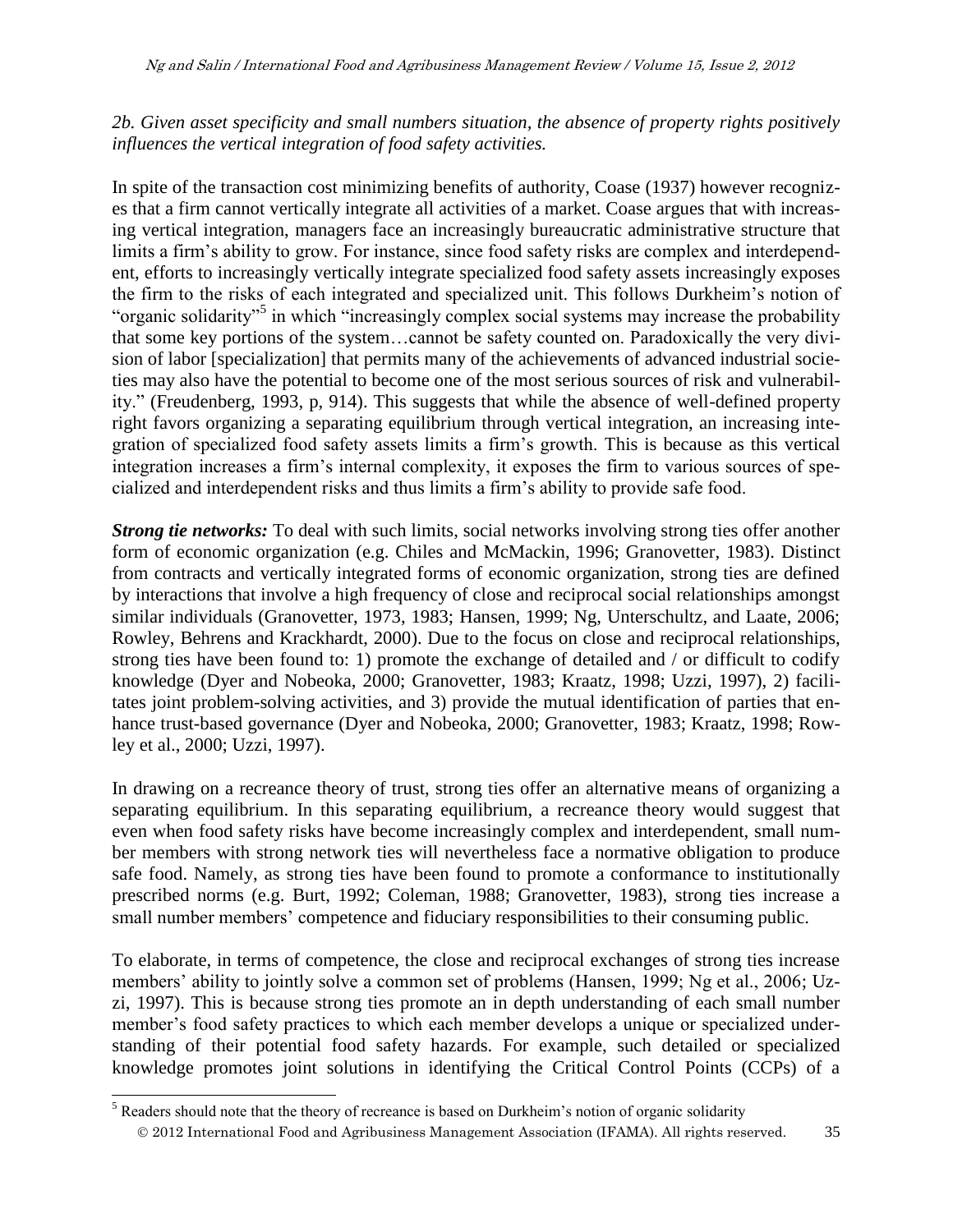HACCP program. By promoting such greater joint problem solving, strong ties thereby increase small number members' competence in their handling of food safety events.

Moreover, in accordance to the normative pressures ascribed by recreance theory, strong ties create a greater social obligation to produce food in a fiduciary responsible manner. This is because as strong ties involve frequent and detailed interactions, strong ties have been found to promote a greater monitoring and governance of partner practices (see Dyer and Nobeoka, 2000; Dyer and Singh, 1998).With this greater monitoring of partner behaviors, strong ties create a greater social obligation by small number members to become accountable for their food safety actions. In that, due to their close and frequent exchanges, strong ties will render that small number members are more likely to devote resources to reducing food safety contaminants than focusing their attention to cost control efforts. Hence, in accordance to the normative obligations ascribed by a recreance theory of trust, strong ties increase trust in the small number member's food safety practices because these ties promote fiduciary responsible actions to the public.

Hence, although vertical integration offers a means to organize food safety activities, strong ties can thus become an increasingly relevant alternative when limits to such vertical integration have been reached. Specifically, strong ties not only offer an alternative means to organizing a separating equilibrium, but strong ties develop small number members' trust with its consuming public. Amongst small number members that consist of large food firms, strong ties reinforce their joint specialization of tasks to which increases their competence in their handling of food safety activities. These strong ties also increase their accountability and thus fiduciary responsibilities to the consuming public because their actions are closely monitored by their small number partners. As result, these strong ties yield a greater trust by the consuming public to which places a normative obligation on these small number members to be increasingly "counted on" in producing food that is safe (Sapp et al., 2009). As a result, while the economic organization of a separating equilibrium can be influenced by financial incentives and transaction cost reducing motivations, strong ties reflect an alternative mode of economic organization in which small number members - consisting of large firms- differentiate their food safety on institutional or normative grounds. Given that there are limits in even a large firm's ability to integrate specialized food safety assets, the normative or institutional aspects of this separating equilibrium are captured in the following proposition:

*2c. Increasing vertical integration- beyond a size threshold- positively influences a strong tie mode of economic organization in which small number members – consisting of large firms- face a normative obligation to produce food that is safe.* 

# **Conclusions**

As food safety has become an increasingly important attribute in consumer choice, firms differentiate their competitive position by making investments in food safety related assets (Berg et al., 2005; Loader and Hobbs, 1999; Ménard and Valceschini, 2005). Yet, the challenge facing agribusinesses is that the benefits from such investments rest on a firm's ability to coordinate and organize the diverse interests of its exchange partners. Although principal-agent explanations have been a useful approach to addressing this research problem, agency explanations rest on an implicit assumption that contracts are devised under highly efficient market settings (Barney and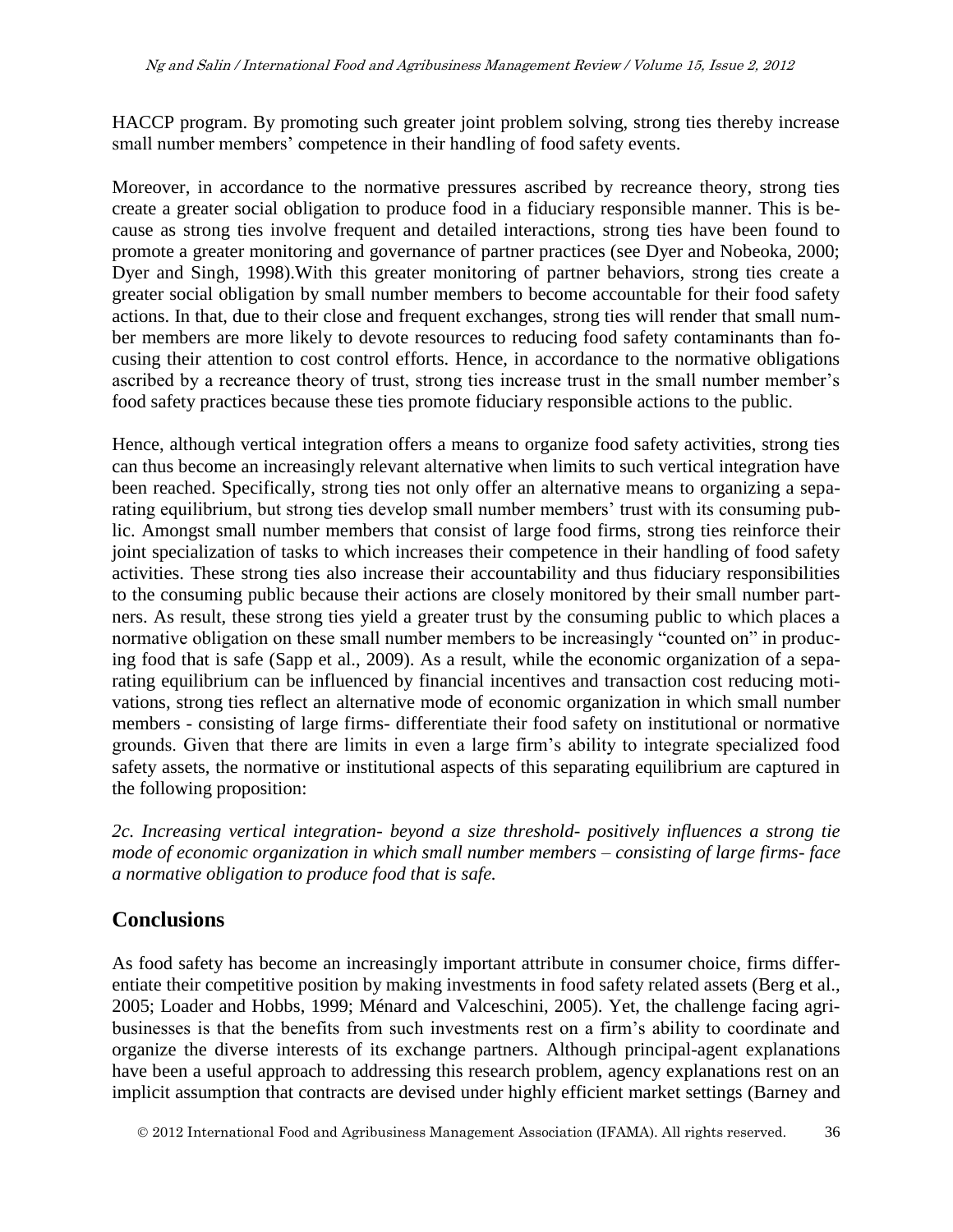Ouchi, 1986; Hill and Jones, 1992). While markets in the long run tend to exhibit the properties of an efficient market, institutional researchers contend that markets in the short run are less than efficient (e.g. Coase, 1937, 1960; Hayek, 1960; Hill and Jones, 1992; Rothbard, 1982). Such inefficiencies can stem from a variety of institutional factors that include but are not limited to market concentration, asset specificity, small numbers exchange, property rights and trust (e.g. Coase, 1960; Chiles and McMackin, 1996; Freudenburg, 1993; Hill and Jones, 1992; Ménard and Valceschini, 2005; Sporleder and Goldsmith, 2001; Williamson, 1975). Yet, in spite of a recent growth in interest about institutions (e.g. Sykuta and James, 2004), there remains a limited understanding of how these various institutional factors influence the coordination and economic organization of food safety activities in an agribusiness institution. As a result, by drawing on these varied institutional factors, this study developed an institutional approach to addressing this gap in food safety research. This institutional approach offers four contributions / implications to organizational economics and food safety research.

First, as agency theory is predicated on an efficient market premise (e.g. Fama, 1980; Fama and Jensen, 1983; Jensen, 1983), an agency perspective understates the complexities involved in the coordination and economic organization of food safety. This underscores a criticism made by Eisenhardt's (1989) review of agency theory in which she notes,

"Agency theory presents a partial view of the world that, although it is valid, also ignores a good bit of the complexity of organizations" (p.71)

This study complexifies agency explanations by recognizing that the coordination and economic organization of food safety depends on institutional considerations that have received limited treatment by the efficient premises of agency theory. Specifically as the design of an efficient contract depends on a highly competitive market outcome, this study argues and shows that food safety does not operate under such conditions. Food safety operates in concentrated markets in which the alignment of divergent interests is not just about "getting incentives right", but such an alignment is also influenced by those in power. That is, although high powered monetary incentives are crucial to the alignment of divergent interests, such an alignment need not be driven by monetary incentives alone but is also driven by the institutional demands of those in power (e.g. Hill and Jones, 1992; Pfeffer and Salancik, 1978). As a result, this study introduces a concept of power that is absent in the competitive market outcomes of agency theory (see also Hill and Jones, 1992).

Second, departures from such an efficient market premise introduce other institutional considerations that are not considered in agency theory. Concentrated markets promote an investment in specialized assets that have been largely ignored in agency theory explanations of contract design (Hill and Jones, 1992; Lajili and Mahoney, 2006). In the context of food safety, specialized investments in a firm's food safety assets addresses a basic failure of the market in valuing the experience good characteristics of food safety. A firm's investment in specialized assets not only resolves such a market failure problem, but it indicates that "getting incentives" right also requires that agents "signal" the quality of their food products. Investment in specialized assets signals a firm commitment to food safety which in turn supports price incentives that will sustain such an investment. As a result, by introducing the role of specialized assets, it underscores that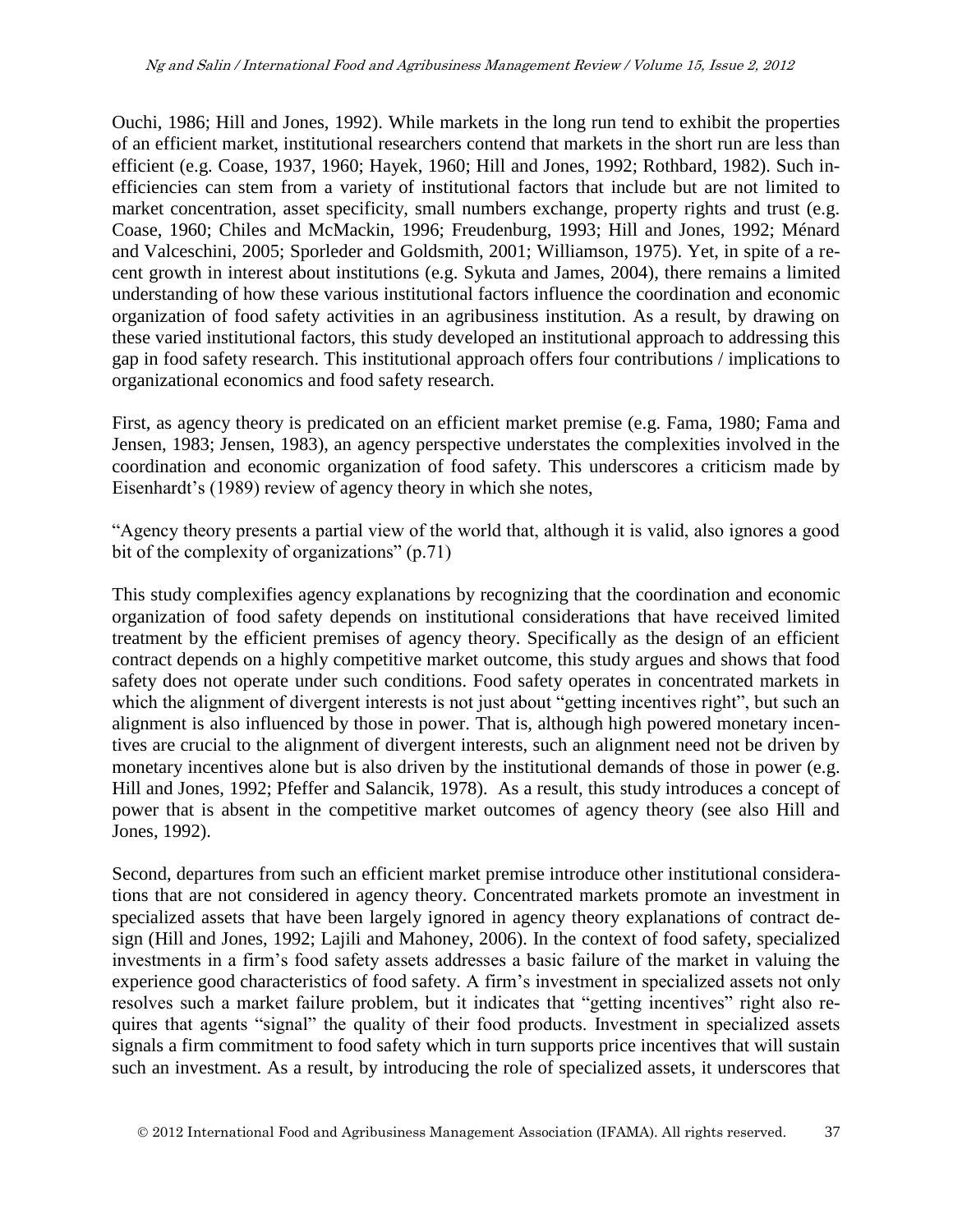the use "ex-ante bonding costs" in agency theory (Hill and Jones, 1992) should also consider these asset characteristics of such bonding costs.

Third, as this study's institutional approach complexifies agency explanations, it yields a broader understanding of organizational economic research. Transaction cost economics argues that under conditions of asset specificity and a small numbers situation, the transaction cost minimizing properties of a firm's authority are favored over that of contracts (e.g. Williamson, 1975). In the context of food safety, this transaction cost argument is however dependent on the extent to which property rights are defined. That is, in contrast to transaction cost economics, this study argues that if property rights can be fully specified, asset specificity and small number situations will favor a contractual rather than a vertically integrated form of economic organization. This suggests that the importance of "property rights" needs to be more fully considered in transaction cost economics applications of food safety research. Furthermore, as food safety involves a complex system of partnerships, this study extends the markets and hierarchies distinctions (Williamson, 1975) of transaction cost economics to include the role of strong tie networks. Grounded in a recreance theory of trust, this study argues that strong ties differ from contractual and vertically integrated modes of economic organization because firms face normative obligations that lead them to produce food that is safe. Such normative obligations are not only absent in the incentive design explanations of agency theory but they are also not typically considered in the opportunistic premise of transaction cost economics (see also Granovetter, 1983).

Lastly, by drawing on these varied institutional considerations, this study also extends "signaling" research in two distinct ways. First, while an investment in specialized assets is widely recognized as important to realizing a separating equilibrium outcome (Kirmani and Rao, 2000), this study shows that such investments are contingent on the varied institutional factors raised by this study. Second, this study also argues that these institutional factors impact not only the coordination of food safety activities of a separating equilibrium but also that of its economic organization. Given that signaling research is a response to problems of market failure, such institutional considerations to our knowledge, have not been a subject of examination in signaling research (see Kirmani and Rao, 2000; Loader and Hobbs, 1999). Accounting for such institutional considerations are important to food safety research because institutions are widely recognized to address private-collective action problems (Nelson and Sampat, 2001).

In light of these contributions, there are nevertheless notable limitations in this study. The objective of this study was to develop an institutional theory that explains the coordination and economic organization of food safety activities in an agribusiness institution. Such theory development speaks little about its empirical aspects. As a result, future research is called upon to empirically examine the propositions proposed by this study. In particular, with the recent approval in the U.S. Congress of the FDA Food Safety Modernization Act, this legislation places greater responsibilities on farmers and food companies to prevent food contamination. This legislation also changes food safety oversight for U.S. imports. As food safety concerns over fresh produce (i.e. *E.coli.* spinach outbreak in 2006) have become an increasing public concern and given that a significant portion of produce is imported into U.S., the U.S. produce industry will be one setting to empirically examine this study's propositions.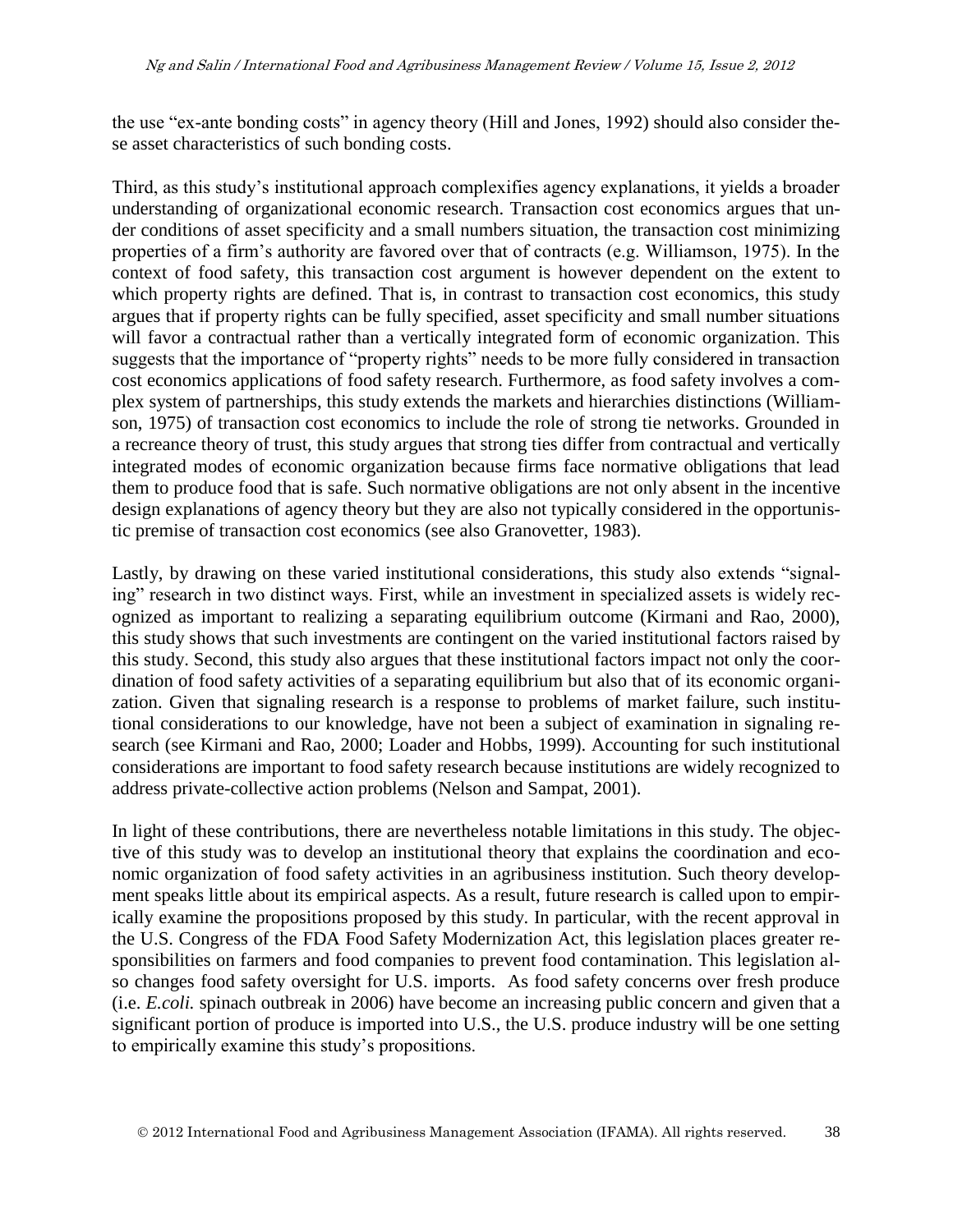To conduct such a study, future research should develop empirical measures that capture the varied institutional elements described in this study. Concentration can be measured through standard measures used in Industrial organization research, such as CR4 ratios and / or the Herfindahl Index (Carleton and Perloff, 2005). Asset specificity can be measured by variables used in Montgomery's (1994) study. As small number exchanges involve a bilateral monopoly exchange relationship, a small number exchange relationship can be measured by "exclusive" marketing or producing agreements amongst large firms. With regards to property rights, especially in regards to the assignment of food safety liability, property rights can be measured through contract provisions that stipulate penalties associated with food safety infractions. Lastly, as trust arises from strong tie networks, strong ties can be measured by the frequency and proximity of social exchange relationships (see Bian, 1997; Fischer, 1982; Friedkin, 1982). Survey methods that elicit the degree of friendship and frequency of exchanges can be used to elicit such a construct (e.g. Fischer, 1982). Furthermore, as these institutional factors favor the onset of a separating equilibrium outcome, such an outcome can be measured by differences in food safety recall between that of small and large food companies. Measures of food safety recall can be obtained by Food Safety Inspection Service (F.S.I.S) of the U.S.D.A. and FDA, to assess differences in food safety recall of small and large producers. Joy (2010) study offers one such approach. Through these proposed measures, this study offers an initial basis to advancing an institutional approach to food safety and offers a future research agenda for researchers in food safety.

### **Acknowledgements**

Support for this research under Cooperative Agreement number 58-4000-9-0058 with the Economic Research Service, U.S. Department of Agriculture is gratefully acknowledged. An earlier version has been presented at the 2009 International Food and Agribusiness Management annual meetings. The authors would like to acknowledge the helpful suggestions offered by participants at this meeting. Furthermore, the authors would also like to thank the reviewers of IFAMR for their input to this manuscript.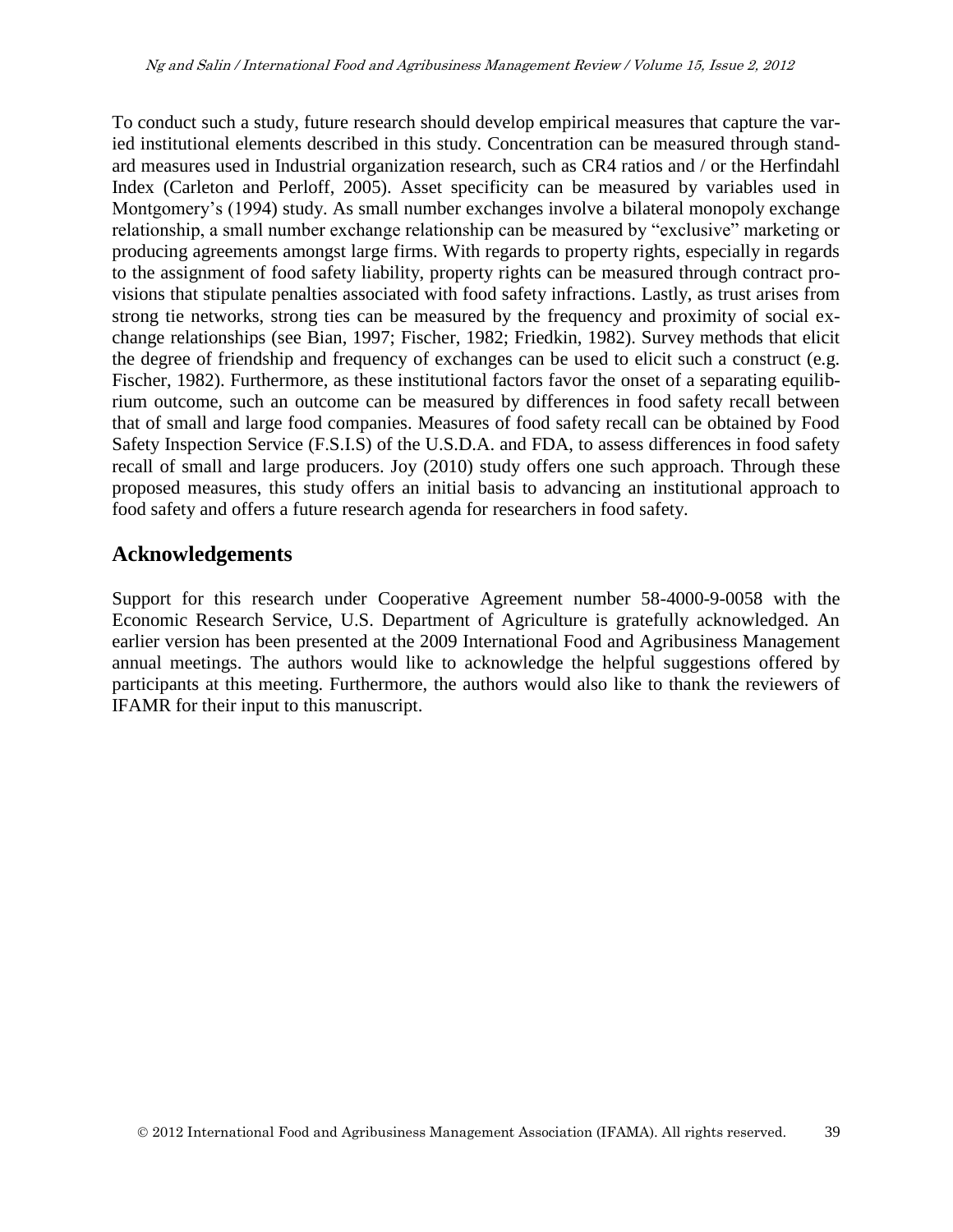#### **References**

- Anders, S.M. 2008. Imperfect competition in German food retailing: Evidence from state level data. *Atlanta Economic Journal* 36: 441-454.
- ANSI. 2008. Wal-Mart adopts global food safety initiative standards. *American National Standards Institute*. Retrieved from http://www.ansi.org/news\_publications/news\_story.aspx?menuid=7&articleid=1731
- Akerlof, George A. 1970. The market for lemons. *The Quarterly Journal of Economics 84* (3): 488-500.
- Allen, F. 1984. Reputation and product quality. *Rand Journal of Economics 15*(3): 311-327.
- Asher, C.C., Mahoney, J.M., and Mahoney, J.T. 2005. Towards a property rights foundation for a stakeholder theory of the firm. *Journal of Management and Governance* 9: 5-32.
- Babcock, B.A. 2005. Are more livestock in Iowa's future. Iowa Ag. Review 11(4): 1-3.
- Babcock, B.A. and Clemens, R. 2005. Beef packing concentration: Limited branded product opportunities. Iowa Ag. Review 11(4): 8-9.
- Banterle, A., and Stranieri, S. 2008. Information, labeling, and vertical coordination: An analysis of the Italian meat supply networks, Agribusiness 24 (3): 320-331.
- Barney, J.B. and Ouchi, W.G. 1986. *Organizational Economics*. San Francisco, CA: Jossey-Bass.
- Berg, L, Kjaernes, U., Ganskau, E., Minina, V., Voltchkova, L., Halkier, B and Holm, L. 2005. Trust in food safety in Russia, Denmark, and Norway. *European Societies* 7 (1): 103-129.
- Bian, Y. 1997. Bringing strong ties back in: indirect ties, network bridges, and job searches in China. *American Sociological Review* 62 (3): 366-385.
- Boehlje, M. 1999. Structural changes in the agricultural industries: How we measure, analyze and understand them? *American Journal of Agricultural Economics* 81 (5): 1028-1041.
- Boehlje, M. 1996. Industrialization of agriculture. *Choices* First Quarter: 30-33.
- Boehlje, Michael. 1995. Vertical coordination and structural change in the pork industry: Discussion. *American Journal of Agricultural Economics* 77 (5); 1225-1228.
- Brewster, N.A.T., and Goldsmith, P.D. 2007. Legal systems, institutional environment and food safety. Agricultural Economics 36: 23-38.
- Burt, R. 1992*. The Social Structure of Competition*, New York: Russell Sage Foundation.

2012 International Food and Agribusiness Management Association (IFAMA). All rights reserved. 40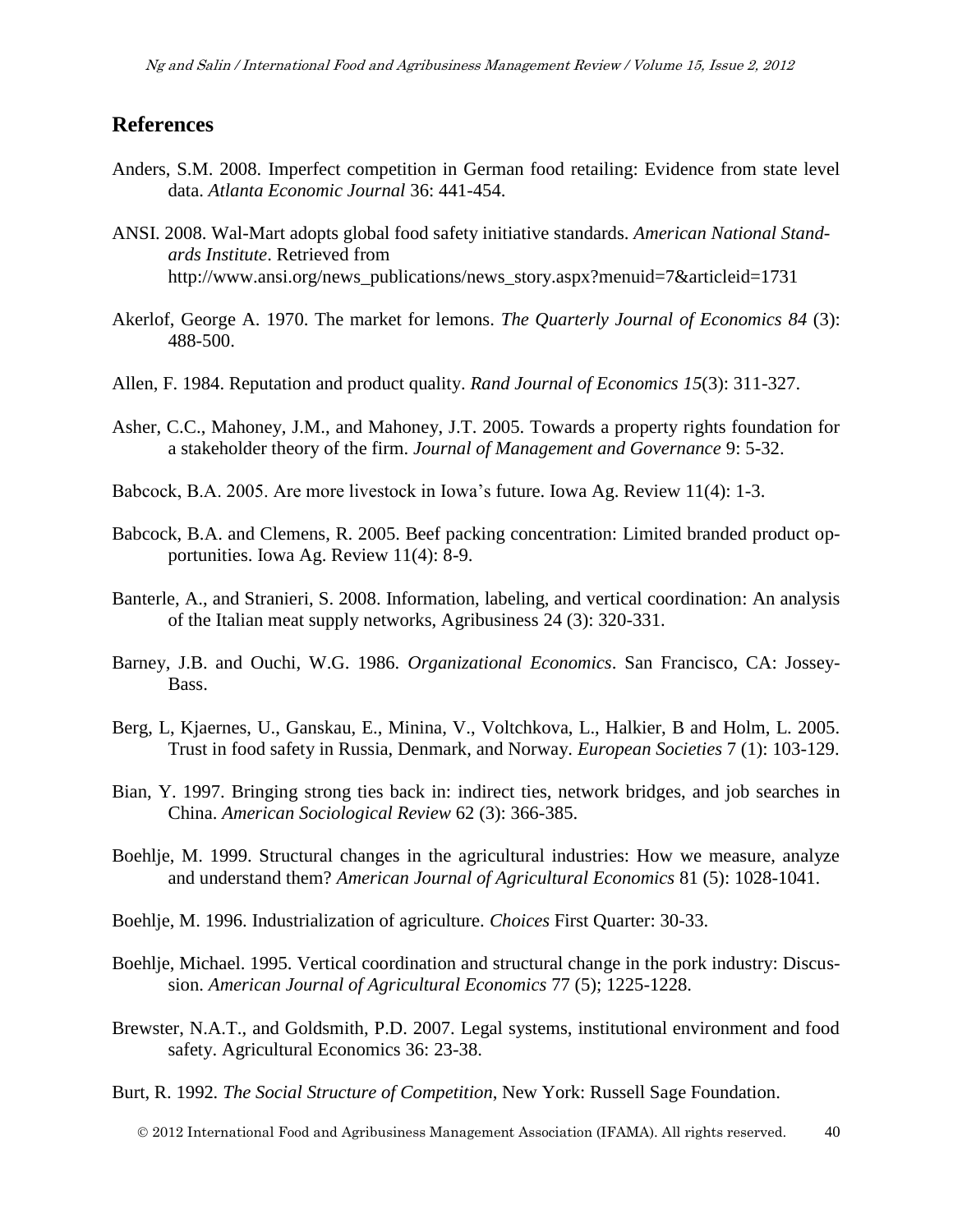- Caves, R.E. and Porter, M.E. 1977. From entry barriers to mobility barriers: conjectural decisions and contrived deterrence to new competition. *Quarterly Journal of Economics* 91 (2): 241-262.
- Carleton, D.W. and Perloff, J.M. 2005. *Modern Industrial Organization*: 4<sup>th</sup> Edition. Boston, MA: Pearson-Addison Wesley.
- Chiles, T.H. and McMackin, J.F. 1996. Integrating variable risk preferences, trust, and transaction cost economics. *Academy of Management Review* 21 (1): 73-99.
- Coase, R.H. 1937. The nature of the firm. *Economica* 4(16): 386-405.
- Coase, R.H. 1960. The problem of social cost. *Journal of Law and Economics*, 3: 1-44.
- Codron, J.M., Giraud-Heraud, E. and Soler, L.G. 2005. Minimum quality standards, premium private labels, and European meat and fresh produce retailing. *Food Policy* 30: 270-283.
- Coleman, J.S. 1988, Social capita in the creation of human capital. *American Journal of Sociology*, 94: 95-120
- Cook, M. and Chaddad, F. 2000. Agro industrialization of the global agrifood economy: bridging development economics and agribusiness research. *Agricultural Economics* 23: 207-218.
- Dyer, J.H. and Nobeoka, K. 2000. Creating and managing a high performance knowledgesharing network: the Toyota Case. *Strategic Management Journal 21*: 345-367.
- Dyer, J.H. and Singh, H. 1998. The relational view: cooperative strategy and sources of interorganizational competitive advantage. *Academy of Management Review* 23 (4): 660- 679.
- Eisenhardt, K.M. 1989. Agency theory: An assessment and review. *Academy of Management Review* 14 (1): 57-74.
- Fama, E.F. 1980. Agency problems and the theory of the firm. *Journal of Political Economy* 88: 375-90.
- Fama, E.F. and Jensen, M.C. 1983. Separation of ownership and control. *Journal of Law and Economics* 26: 301-26.
- Fearne, Andrew and Hornibrook, S.A. 2001. Managing perceived risk: A multi-tier case study of an U.K. retail beef supply Chain. *Journal of Chain and Network Science* 1 (2): 87-100.
- Fischer, C.S. 1982. What do we mean by 'friend' an inductive study. *Social Network* 3: 287-306.
- Freudenburg, W.R. 1993. Risk and recreancy: Weber, the division of labor, and the rationality of risk perception. Social Forces, 71 (4): 909-932.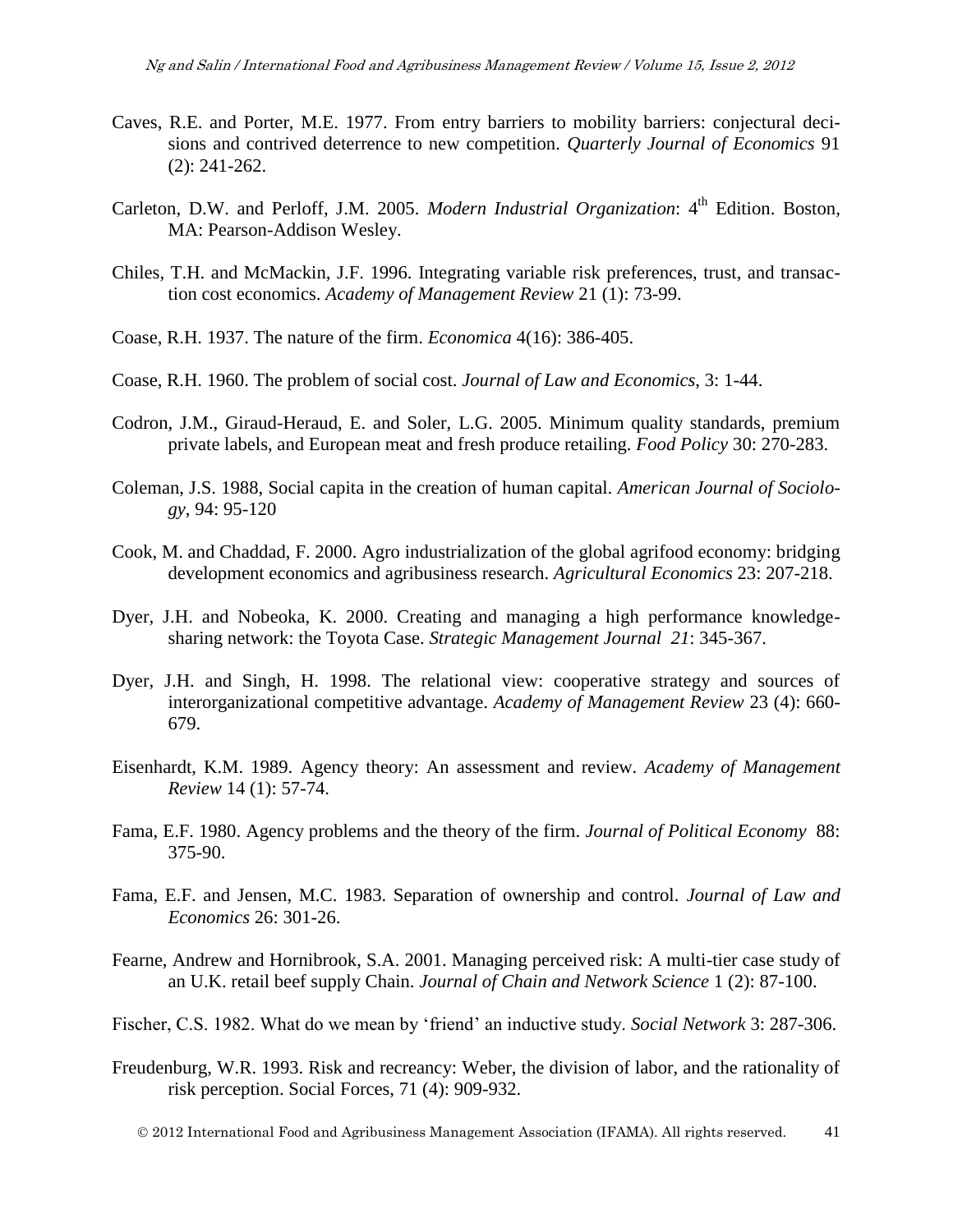- Friedkin, N.E. 1982. Information flow through strong and weak ties in intraorganizational social networks. *Social networks* 3: 273-285.
- Golan, E., Roberts, T., Salay, E., Caswell, J., Ollinger, M., and Moore, D. 2004. Food safety innovation in the United States: Evidence from the meat industry. USDA Economic Research Service, Agricultural Economic Report No. 831. Pp 56.
- G.A.O. 1999. Beef Industry: Packer Market Concentration and Cattle Prices. <http://161.203.16.4/d22t8/142827.pdf>
- Granovetter, M. 1973. The strength of weak ties. *American Journal of Sociology* 78 (6): 1360- 1380.
- Granovetter, M. 1983. Economic action and social structure: the problem of Embeddedness. *American Journal of Sociology* 91(3): 481-510.
- Hayek, F.A. 1960. The Constitution of Liberty. Chicago, Il: University of Chicago Press: 162-175.
- Hansen, M.T. 1999. The Search transfer problem: The role of weak ties in sharing knowledge across organization. *Administrative Science Quarterly 44*(1): 82-111.
- Hardesty, S.D., and Kusunose, Y. 2009. Growers' Compliance Costs for the Leafy Greens Marketing Agreement and Other Food Safety Programs. UC Small Farm Program Research Brief, University of California, Department of Agricultural and Resource Economics, Davis: 1-16.
- *Hazard analysis and critical control point principles and application guidelines.* 1997, August 14.Retrievedfrom http://www.fda.gov/Food/FoodSafety/HazardAnalysisCriticalControlPointsHACCP/HAC CPPrinciplesApplicationGuidelines/default.htm
- Hill, C.W. and Jones, T.M. 1992. Stakeholder-agency theory. *Journal of Management Studies* 29 (2): 131-154.
- Holleran, E., Bredahl, M.E. and Zaibet, L. 1999. Private incentives for adopting food safety and quality assurance. *Food Policy* 24: 669-683.
- Jensen, M.C. 1983. Organizational theory and Methodology. *Accounting Review* 50: 319-39.
- Jensen, M.C. and Meckling, W.H. 1976. Theory of the firm: managerial behavior, agency costs, and ownership structure. *Journal of Financial Economics* 3: 305-60.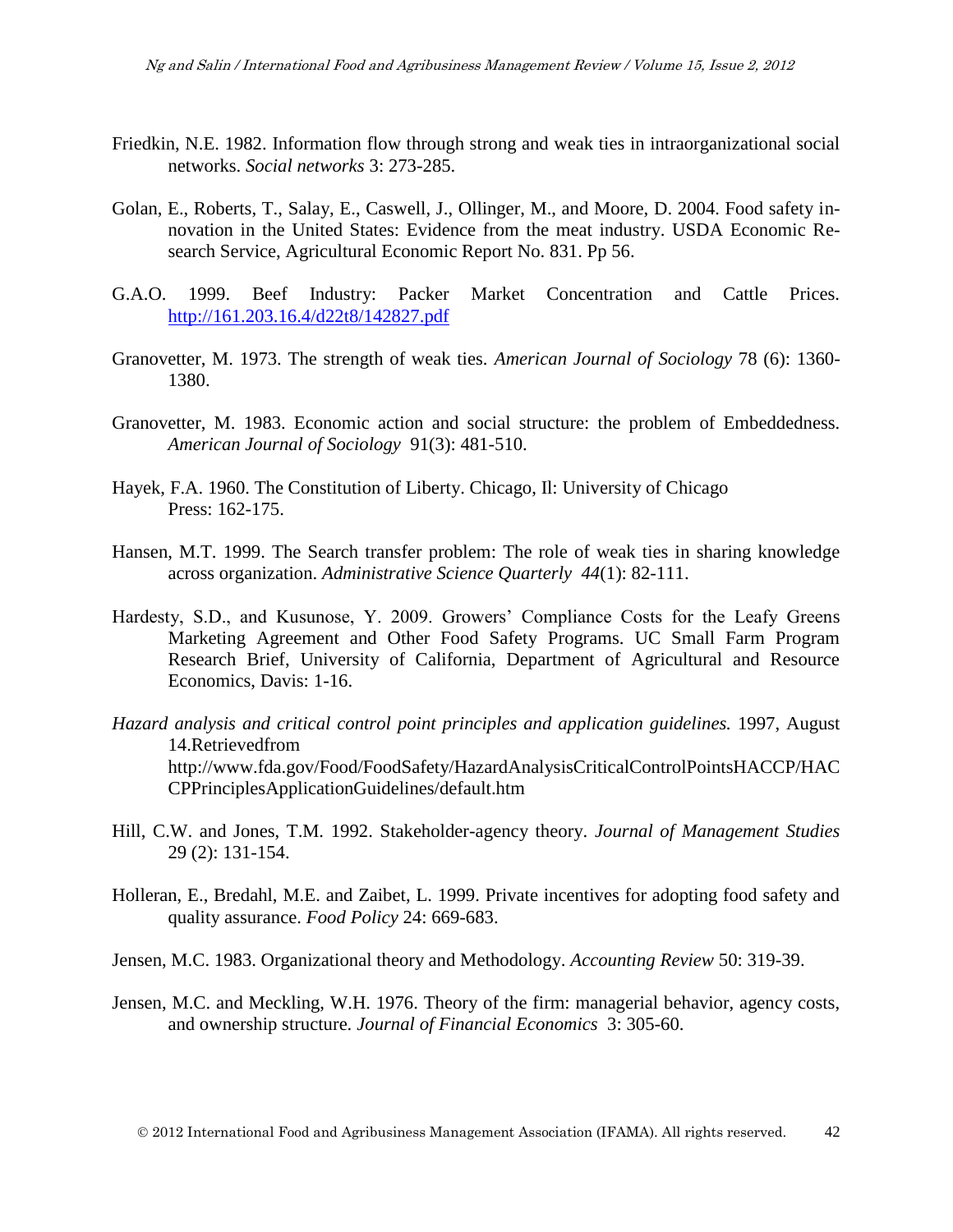- Joy, Nathaniel. 2010. Duration Analysis of Food Safety Recall Events in the United states: Jan, 2000 to Oct, 2009. Unpublished Master's Thesis. Dept. of Agricultural Economics, Texas A&M University.
- King, R.P., Backus, G.B.C., and Van der Gaag. M.A. 2007. Incentive for food quality control with repeated deliveries: Salmonella control in pork production. *European Review of Agricultural Economics* 34 (1): 81-104.
- King, R.P., M. Boehlje, M.L.Cook and Sonka, S.T. 2010. Agribusiness Economic and Management. *American Journal of Agricultural Economics* 92(2):554-570.
- Kim, J. and Mahoney, J.T. 2005. Property rights theory, transaction costs theory, and agency theory: An organizational economics approach to strategic management. *Managerial and Decision Economics* 26: 223-242.
- Kirmani, A. and Rao, A.R. 2000. No pain, no gain: A critical review of the literature on signaling unobservable product quality. *Journal of Marketing 64*(2): 66-79.
- Kraatz, M. 1998. Learning by association? Inter organizational networks and adaptation to environmental change. *Academy of Management Journal* 41 (6): 621-643.
- Lajili, K and Mahoney, J.T. 2006. Revising agency and transaction costs theory predictions on vertical finance ownership and contracting: Electronic integration as an organizational form choice. *Managerial and Decision Economics* 27: 573-586.
- Landon, S. and Smith, C.E. 1998. Quality expectations, reputations, and price. *Southern Economic Journal* 64(3): 628-647.
- Loader, R. and Hobbs, J.E. 1999. Strategic responses to food safety legislation. *Food Policy* 24: 685-706.
- Martin, R. 1998. Foodmaker settles E.coli contamination law suit. [http://findarticles.com/p/articles/mi\\_m3190/is\\_n10\\_v32/ai\\_20379708/](http://findarticles.com/p/articles/mi_m3190/is_n10_v32/ai_20379708/)
- Ménard, C. and Valceschini, E. 2005. New Institutions for governing the agri-food industry. *European Review of Agricultural Economics* 32 (3): 421-440.
- Montgomery, C.A. 1994. Corporate diversification. *Journal of Economic Perspectives*, 8 (3): 163-178.
- Nelson, R.R. and Sampat, B.N. 2001. Making sense of institutions as a factor shaping economic performance. *Journal of Economic Behavior and Organization* 44: 31-54.
- Ng, D. 2008. Structural Change in Food Supply Chains. *International Food and Agribusiness Management Review* 11 (2): 17-48.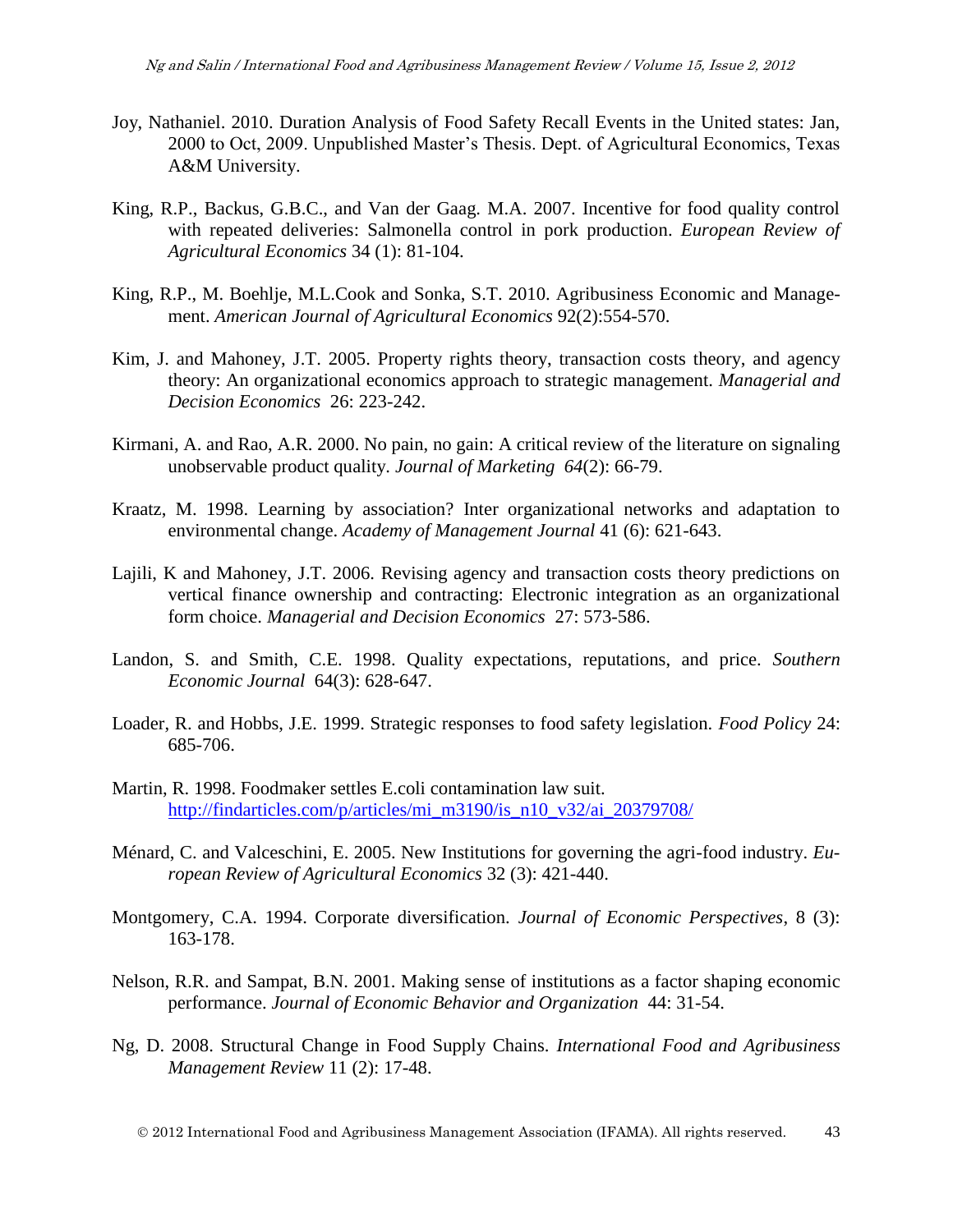- Ng, D., Unterschultz, J. and Laate. E. 2006. The performance of relational ties: A functional approach in the biotechnology industry. *Journal on Chain and Network Science* 6(1): 9- 21.
- Porter, M. E. 1980. *Competitive Strategy*. New York, NY: Free Press.
- Pouliot, S. and Sumner, D.A. 2008. Traceability, liability, and incentives for food safety. American Journal of Agricultural Economics, 90, 1: 15-27.
- Pfeffer, J. and Salancik, G.R. 1978. *The External Control of Organizations: A Resource Dependent Perspective*. New York, NY.: Harper & Row.
- Resende-Filho, Moises A. and Buhr, Brian L. 2008. A Principal-Agent model for evaluating the economic value of a traceability system: A case study with injection-site lesion control in fed cattle. *American Journal of Agricultural Economics* 90 (4): 1091-1102.
- Rowley, T., Behrens, D. and Krackhardt, D. 2000. Redundant governance structures: an analysis of structural and relational embeddedness. *Strategic Management Journal 21* (3): 369- 386.
- Rothbard, M.B. 1982. *The Ethics of Liberty*, Atlantic Highlands, NJ: Humanities Press.
- Sapp, S.G., Arnot, C., Fallon, J., Fleck, T., Sutton-Vermeulen, M., and Wilson, J.J.H. 2009. Consumer trust in the U.S. food system: An examination of the Recreancy theorem. Rural Sociology 74 (4): 525-545.
- Scott, R.W. 1995. *Institutions and Organizations*. CA: Sage Thousand Oaks.
- Shapiro, C. 1983. Premiums for high quality products as returns to reputation. *The Quarterly Journal of Economics* 98(4): 659-675.
- Sporleder, T. 1992. Managerial economics of vertically coordinated agricultural firms. *American Journal of Agricultural Economics* 74(5): 1226-1231.
- Sporleder, T.L. and Goldsmith, P.D. 2001. Alternative firm strategies for signaling quality in the food system. *Canadian Journal of Agricultural Economics* 49: 591-604.
- Starbird, S. A. 2005. Moral hazard, inspection policy, and food safety. *American Journal of Agricultural Economics* 87(1): 15-27.
- Starbird, S.A. Amanor-Boadu, V. and Roberts, T. 2008. Traceability, moral hazard and food Safety. Paper presented at the 12<sup>th</sup> Congress of the *European Association of Agricultural Economists*.
- Sykuta, M and James, H.S. 2004. Organizational economics research in the U.S. agricultural Sector and the Contracting and Organizations Research Institute. *American Journal of Agricultural Economics* 86 (3): 756-761.

2012 International Food and Agribusiness Management Association (IFAMA). All rights reserved. 44